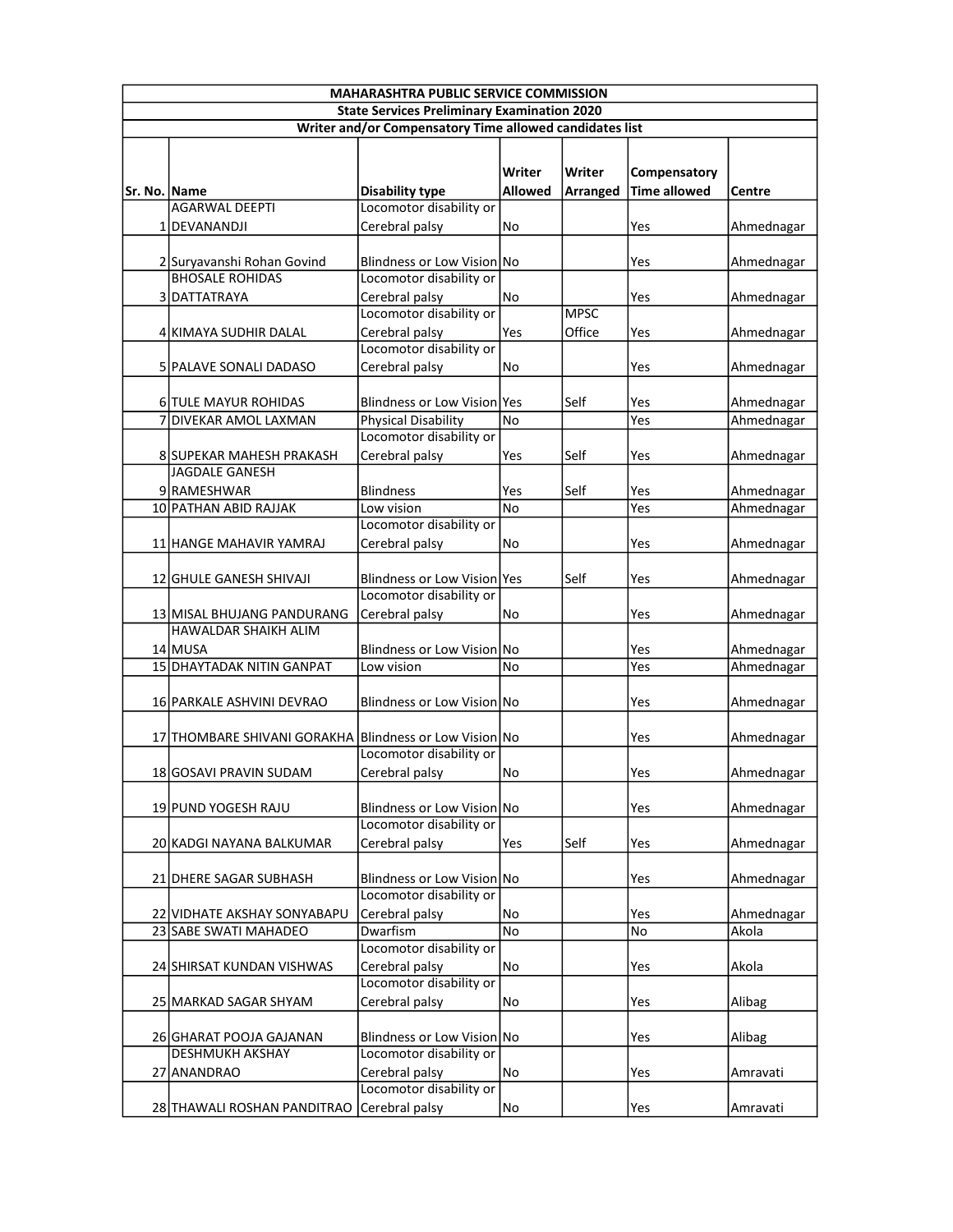| 29 BALPANDE TARUN SURESHRAO Blindness or Low Vision Yes |                                                       |     | Self        | Yes | Amravati   |
|---------------------------------------------------------|-------------------------------------------------------|-----|-------------|-----|------------|
|                                                         | Locomotor disability or                               |     |             |     |            |
| 30 GHUNGAL ASHISH DAYARAM<br><b>SUPASE SWAPNIL</b>      | Cerebral palsy<br>Locomotor disability or             | No  |             | Yes | Amravati   |
| 31 SUBHASHCHANDRA                                       | Cerebral palsy                                        | No  |             | Yes | Amravati   |
|                                                         | Locomotor disability or                               |     |             |     |            |
| 32 UPADHEY BHAVANA PRALHAD                              | Cerebral palsy                                        | No  |             | Yes | Amravati   |
|                                                         | Locomotor disability or                               |     |             |     |            |
| 33 KHADSE RUPESH VISHNU                                 | Cerebral palsy                                        | No  |             | Yes | Amravati   |
| 34 DUKARE BABITA RAMDAS                                 | <b>Blindness or Low Vision lyes</b>                   |     | Self        | Yes | Amravati   |
|                                                         | Locomotor disability or                               |     |             |     |            |
| 35 DEOKAR SWATI VITTHALRAO                              | Cerebral palsy                                        | No  |             | Yes | Amravati   |
| <b>MASKARE SAMIR</b>                                    | Locomotor disability or                               |     |             |     |            |
| 36 SUBHASHRAO                                           | Cerebral palsy                                        | No  |             | Yes | Amravati   |
| 37 KADU ABHIJIT MURALIDHAR                              | Locomotor disability or<br>Cerebral palsy             | No  |             | Yes | Amravati   |
|                                                         |                                                       |     |             |     |            |
| 38 RAHUL PUNDLIKRAO BAWANE                              | Blindness or Low Vision Yes                           |     | Self        | Yes | Amravati   |
| <b>MUJAVAR MUSTAFA</b>                                  | Locomotor disability or                               |     |             |     |            |
| 39 MAHAMAD                                              | Cerebral palsy                                        | No  |             | Yes | Aurangabad |
|                                                         | Low vision                                            |     | <b>MPSC</b> |     |            |
| 40 DEORE YOGESH ANIL                                    |                                                       | Yes | Office      | Yes | Aurangabad |
| 41 JADHAV VISHWJEET ASHOK                               | Blindness or Low Vision No                            |     |             | Yes | Aurangabad |
|                                                         | Locomotor disability or                               |     |             |     |            |
| 42 BOLAKAR ANKUSH BHIMRAO                               | Cerebral palsy                                        | No  |             | Yes | Aurangabad |
|                                                         |                                                       |     |             |     |            |
| 43 SUDKE BALAJI RAJARAM                                 | Blindness or Low Vision No<br>Locomotor disability or |     | <b>MPSC</b> | Yes | Aurangabad |
| 44 SONNE LABHESH RANGNATH                               | Cerebral palsy                                        | Yes | Office      | Yes | Aurangabad |
|                                                         |                                                       |     |             |     |            |
| 45 PATIL KAUSTUBH PRAVIN                                | Blindness or Low Vision No                            |     |             | Yes | Aurangabad |
|                                                         |                                                       |     |             |     |            |
| 46 NAGNATH VINAYAKRAO KOLE                              | Blindness or Low Vision No<br>Locomotor disability or |     |             | Yes | Aurangabad |
| 47 SHENDGE AMOL BHIMRAO                                 | Cerebral palsy                                        | No  |             | Yes | Aurangabad |
|                                                         | Locomotor disability or                               |     |             |     |            |
| 48 WAGH MANOJ PRABHAKAR                                 | Cerebral palsy                                        | No  |             | Yes | Aurangabad |
|                                                         |                                                       |     |             |     |            |
| 49 ASHOK BABU MOGAWAR                                   | Blindness or Low Vision No                            |     |             | Yes | Aurangabad |
| 50 SONALE KIRAN NIVRUTTI                                | Blindness or Low Vision Yes                           |     | Self        | Yes | Aurangabad |
|                                                         |                                                       |     |             |     |            |
| 51 PATIL RITESH CHANDRAKANT                             | Blindness or Low Vision No                            |     |             | Yes | Aurangabad |
| <b>SANAP RAVINDRA</b>                                   |                                                       |     |             |     |            |
| 52 PANDURANG                                            | Blindness or Low Vision No<br>Locomotor disability or |     |             | Yes | Aurangabad |
| 53 DUKRE GAJANAN VILAS                                  | Cerebral palsy                                        | No  |             | Yes | Aurangabad |
|                                                         | Locomotor disability or                               |     |             |     |            |
| 54 LOKARE PANDURANG VITTHAL                             | Cerebral palsy                                        | Yes | Self        | Yes | Aurangabad |
| ULLEWAD SANJAYKUMAR                                     | Locomotor disability or                               |     |             |     |            |
| 55 SHESHRAO                                             | Cerebral palsy                                        | No  |             | Yes | Aurangabad |
| 56 SOLANKAR SATISH UTTAM                                | Blindness or Low Vision No                            |     |             | Yes | Aurangabad |
|                                                         |                                                       |     |             |     |            |
| 57 CHITRAK RAJSHREE BHAGWAN                             | Blindness or Low Vision No                            |     |             | Yes | Aurangabad |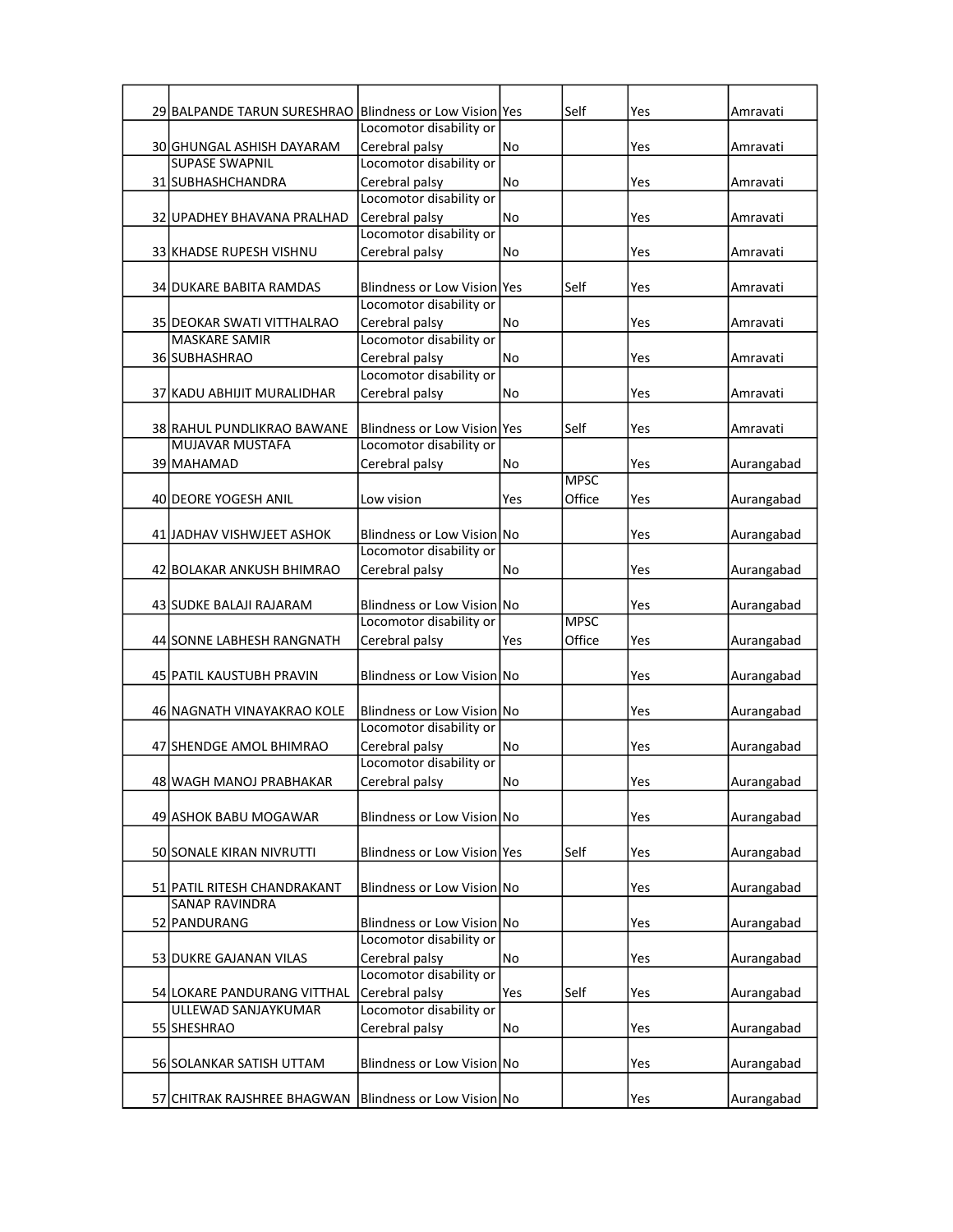|                                                          | Locomotor disability or           |           |      |     |                 |
|----------------------------------------------------------|-----------------------------------|-----------|------|-----|-----------------|
| 58 AWARE MOTIRAM SUDAM                                   | Cerebral palsy                    | No        |      | Yes | Beed            |
| DONGARDIVE MEENAKSHI                                     | Locomotor disability or           |           |      |     |                 |
| 59 BABURAO                                               | Cerebral palsy                    | No        |      | Yes | Beed            |
| <b>GADE UTTRESHWAR</b>                                   |                                   |           |      |     |                 |
|                                                          |                                   |           |      |     |                 |
| 60 JAGANNATH                                             | Blindness or Low Vision Yes       |           | Self | Yes | Beed            |
|                                                          |                                   |           |      |     |                 |
| 61 DHANDE YOGESH NAMDEV                                  | <b>Blindness or Low Vision No</b> |           |      | Yes | Beed            |
|                                                          |                                   |           |      |     |                 |
| 62 LONDHE PRAVIN GANGADHAR                               | Low vision                        | No        |      | Yes | Beed            |
| 63 KURKUTE KIRAN SANJAY                                  | Muscular Dystrophy                | <b>No</b> |      | Yes | <b>Beed</b>     |
|                                                          |                                   |           |      |     |                 |
| 64 GARJE PANDURANG BHIMRAO                               | Blindness or Low Vision No        |           |      | Yes | Beed            |
| LANDGE BHISHMA                                           |                                   |           |      |     |                 |
| 65 BALKRISHNA                                            | Low vision                        | No        |      | Yes | <b>Bhandara</b> |
|                                                          |                                   |           |      |     |                 |
|                                                          |                                   |           |      |     |                 |
| 66 RANGARI TITIKSHA PRADIP                               | Blindness or Low Vision Yes       |           | Self | Yes | <b>Bhandara</b> |
| <b>BAWANKULE AKSHAY</b>                                  | Locomotor disability or           |           |      |     |                 |
| 67 DNYANESHWAR                                           | Cerebral palsy                    | No        |      | Yes | Bhandara        |
|                                                          |                                   |           |      |     |                 |
| 68 PARHAD SADANAND LAXMAN                                | Blindness or Low Vision No        |           |      | Yes | <b>Buldhana</b> |
|                                                          |                                   |           |      |     |                 |
| 69 GAJANAN JAGDEO AMALE                                  | Blindness or Low Vision No        |           |      | Yes | <b>Buldhana</b> |
|                                                          |                                   |           |      |     |                 |
| 70 KADAM RATAN ATMARAM                                   | Blindness or Low Vision No        |           |      | Yes | <b>Buldhana</b> |
|                                                          | Locomotor disability or           |           |      |     |                 |
| 71 SUJIT DIPAK CHAVHAN                                   | Cerebral palsy                    | No        |      | Yes | <b>Buldhana</b> |
|                                                          |                                   |           |      |     |                 |
|                                                          |                                   |           |      |     |                 |
| 72 GAWAI SURAJ MOHAN                                     | Blindness or Low Vision Yes       |           | Self | Yes | <b>Buldhana</b> |
| 73 Dhole Gopal Vilas                                     | <b>Physical Disability</b>        | Yes       | Self | Yes | <b>Buldhana</b> |
|                                                          | Locomotor disability or           |           |      |     |                 |
| 74 INGLE ANIL DEVIDAS                                    | Cerebral palsy                    | No        |      | Yes | <b>Buldhana</b> |
|                                                          |                                   |           |      |     |                 |
| 75 MESHRAM SANTOSH MANGRU                                | Blindness or Low Vision Yes       |           | Self | Yes | Chandrapur      |
|                                                          | Locomotor disability or           |           |      |     |                 |
| 76 MESHRAM RUPALI BHASKAR                                | Cerebral palsy                    | No        |      | Yes | Chandrapur      |
| <b>ATRAM KISHORKUMAR</b>                                 | Locomotor disability or           |           |      |     |                 |
| 77 WAMAN                                                 | Cerebral palsy                    | Yes       | Self | Yes | Chandrapur      |
| KAMTAM AMARKUMAR                                         |                                   |           |      |     |                 |
| 78 MALLESH                                               | Blindness or Low Vision No        |           |      | Yes | Chandrapur      |
| 79 NARULE GAURAV NITIN                                   | Physical Disability               | No        |      | Yes | Chandrapur      |
|                                                          |                                   |           |      |     |                 |
|                                                          |                                   |           |      |     |                 |
| 80 NIKODE UDAY BHAGWAN                                   | Blindness or Low Vision Yes       |           | Self | Yes | Chandrapur      |
|                                                          | Locomotor disability or           |           |      |     |                 |
| 81 PATIL SAGAR BHAGWAN                                   | Cerebral palsy                    | No        |      | Yes | Dhule           |
|                                                          | Locomotor disability or           |           |      |     |                 |
| 82 BHAGYASHRI SUDHAKAR PATIL                             | Cerebral palsy                    | Yes       | Self | Yes | <b>Dhule</b>    |
| KULKARNI PRASHANT                                        |                                   |           |      |     |                 |
| 83 MADHAV                                                | Blindness or Low Vision No        |           |      | Yes | <b>Dhule</b>    |
| <b>WANKHEDE POOJA</b>                                    |                                   |           |      |     |                 |
| 84 CHANDRAKANT                                           | Blindness or Low Vision No        |           |      | Yes | <b>Dhule</b>    |
|                                                          | Locomotor disability or           |           |      |     |                 |
| 85 DESALE PRASAD MAHARU                                  | Cerebral palsy                    | Yes       | Self | Yes | Dhule           |
| <b>SUNDARKAR PRADIP</b>                                  |                                   |           |      |     |                 |
| 86 GANGADHAR                                             | Blindness or Low Vision Yes       |           | Self | Yes | Gadchiroli      |
| <b>AMARWADE DEVENDRA</b>                                 |                                   |           |      |     |                 |
|                                                          |                                   |           |      |     |                 |
| 87 JAGDISH                                               | Blindness or Low Vision Yes       |           | Self | Yes | Gondia          |
|                                                          |                                   |           |      |     |                 |
| 88 KAPGATE YOGESH DAMODHAR   Blindness or Low Vision Yes |                                   |           | Self | Yes | Gondia          |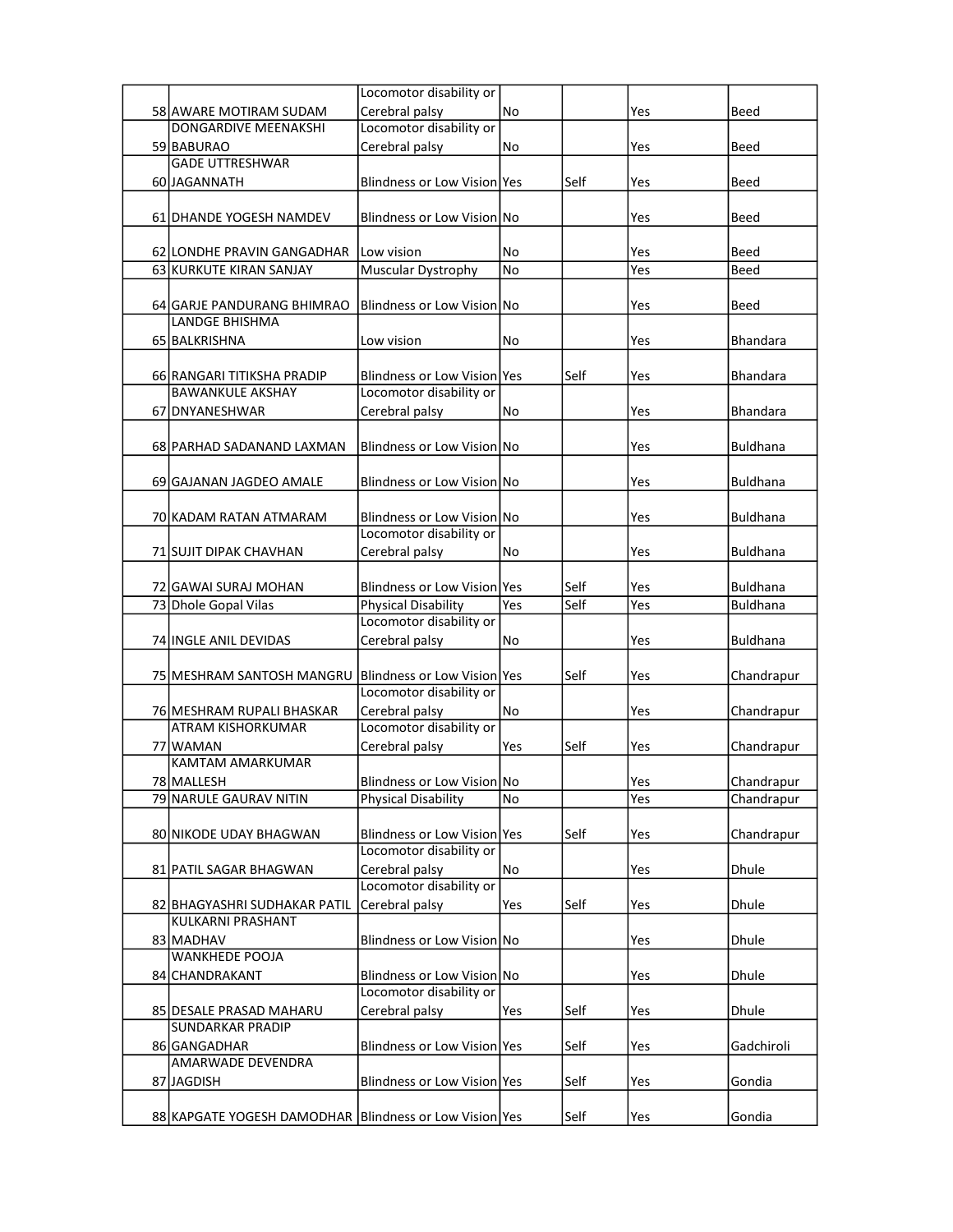|                                               | Locomotor disability or           |     |      |     |          |
|-----------------------------------------------|-----------------------------------|-----|------|-----|----------|
| 89 BHIMTE PRAVIN SUBHASH                      | Cerebral palsy                    | No  |      | Yes | Gondia   |
|                                               | Locomotor disability or           |     |      |     |          |
| 90 DHEMBARE VAIBHAV DIVAKAR                   | Cerebral palsy                    | No  |      | Yes | Hingoli  |
|                                               |                                   |     |      |     |          |
| 91 khillare sanjay sheshrao                   | Blindness or Low Vision No        |     |      | Yes | Hingoli  |
|                                               |                                   |     |      |     |          |
| 92 SHINDE SUPRIYA MOHAN                       | <b>Blindness or Low Vision No</b> |     |      | Yes | Jalgaon  |
| 93 BHIVATE GAJANAN DEVIDAS                    | Physical Disability               | No  |      | Yes | Jalgaon  |
|                                               | Locomotor disability or           |     |      |     |          |
| 94 PATAWAR CHAITALI RAMRAO                    | Cerebral palsy                    | Yes | Self | Yes | Jalgaon  |
|                                               |                                   |     |      |     |          |
| 95 SHINDE SAINATH DHONDIBA                    | Blindness or Low Vision Yes       |     | Self | Yes | Jalgaon  |
|                                               | Locomotor disability or           |     |      |     |          |
| 96 KUNDHARE SUNIL DAGADU                      | Cerebral palsy                    | No  |      | Yes | Jalgaon  |
| 97 SHAIKH IMRAN TAHER                         | <b>Blindness</b>                  | Yes | Self | Yes | Jalgaon  |
|                                               | Locomotor disability or           |     |      |     |          |
| 98 AKASH VIVEK SHINDE                         | Cerebral palsy                    | Yes | Self | Yes | Jalgaon  |
| <b>HARGODE SAURABH</b>                        |                                   |     |      |     |          |
| 99 SANJAYKUMAR                                | Blindness or Low Vision Yes       |     | Self | Yes | Jalgaon  |
| <b>SARGAR INDRAJEET</b>                       | Locomotor disability or           |     |      |     |          |
| 100 CHANDRAKANT                               | Cerebral palsy                    | Yes | Self | Yes | Jalgaon  |
|                                               |                                   |     |      |     |          |
| 101 GOLE VAISHNAVI BHARAT                     | Blindness or Low Vision Yes       |     | Self | Yes | Jalgaon  |
|                                               | Locomotor disability or           |     |      |     |          |
| 102 RODE ANURADHA RAJENDRA                    | Cerebral palsy                    | No  |      | Yes | Jalgaon  |
| <b>DAHIPHALE ISHWAR</b>                       |                                   |     |      |     |          |
| 103 HANUMAN                                   | Blindness or Low Vision Yes       |     | Self | Yes | Jalgaon  |
| SURYAWANSHI RAHUL                             |                                   |     |      |     |          |
| 104 MADHAV                                    | Blindness or Low Vision Yes       |     | Self | Yes | Jalgaon  |
|                                               | Locomotor disability or           |     |      |     |          |
| 105 GIRASE PANKAJ NARAYAN                     | Cerebral palsy                    | Yes | Self | Yes | Jalgaon  |
|                                               | Locomotor disability or           |     |      |     |          |
| 106 SHASHIKANT DILIP CHAUDHARI Cerebral palsy |                                   | No  |      | Yes | Jalgaon  |
| <b>KHARTADE SHUBHAM</b>                       |                                   |     |      |     |          |
| 107 DEVANAD                                   | Blindness or Low Vision Yes       |     | Self | Yes | Jalgaon  |
|                                               | Locomotor disability or           |     |      |     |          |
| 108 PATIL KIRAN GANESH                        | Cerebral palsy                    | No  |      | Yes | Jalgaon  |
|                                               |                                   |     |      |     |          |
| 109 BARI ASHISH RAVINDRA                      | Blindness or Low Vision Yes       |     | Self | Yes | Jalgaon  |
|                                               | Locomotor disability or           |     |      |     |          |
| 110 KHALEKAR GANESH ARJUN                     | Cerebral palsy                    | No  |      | Yes | Jalna    |
|                                               | Locomotor disability or           |     |      |     |          |
| 111 YADAV LAXMAN PRABHAKAR                    | Cerebral palsy                    | No  |      | Yes | Jalna    |
|                                               |                                   |     |      |     |          |
| 112 LONDHE SUNIL MAHADEV                      | Blindness or Low Vision No        |     |      | Yes | Kolhapur |
|                                               | Locomotor disability or           |     |      |     |          |
| 113 LAVHATE YOGESH MARUTI                     | Cerebral palsy                    | Yes | Self | Yes | Kolhapur |
|                                               |                                   |     |      |     |          |
| 114 GAVADE PANKAJ MOTIRAM                     | Blindness or Low Vision Yes       |     | Self | Yes | Kolhapur |
|                                               | Locomotor disability or           |     |      |     |          |
| 115 BHATALE RUTUJA RAGHUNATH                  | Cerebral palsy                    | No  |      | Yes | Kolhapur |
|                                               |                                   |     |      |     |          |
| 116 NOLE BASANDAS HIRA                        | Blindness or Low Vision No        |     |      | Yes | Kolhapur |
|                                               | Locomotor disability or           |     |      |     |          |
| 117 ARJUN NATHURAM ANUSE                      | Cerebral palsy                    | No  |      | Yes | Kolhapur |
|                                               |                                   |     |      |     |          |
| 118 KHOT YOGESH CHANDRAKANT                   | Blindness or Low Vision No        |     |      | Yes | Kolhapur |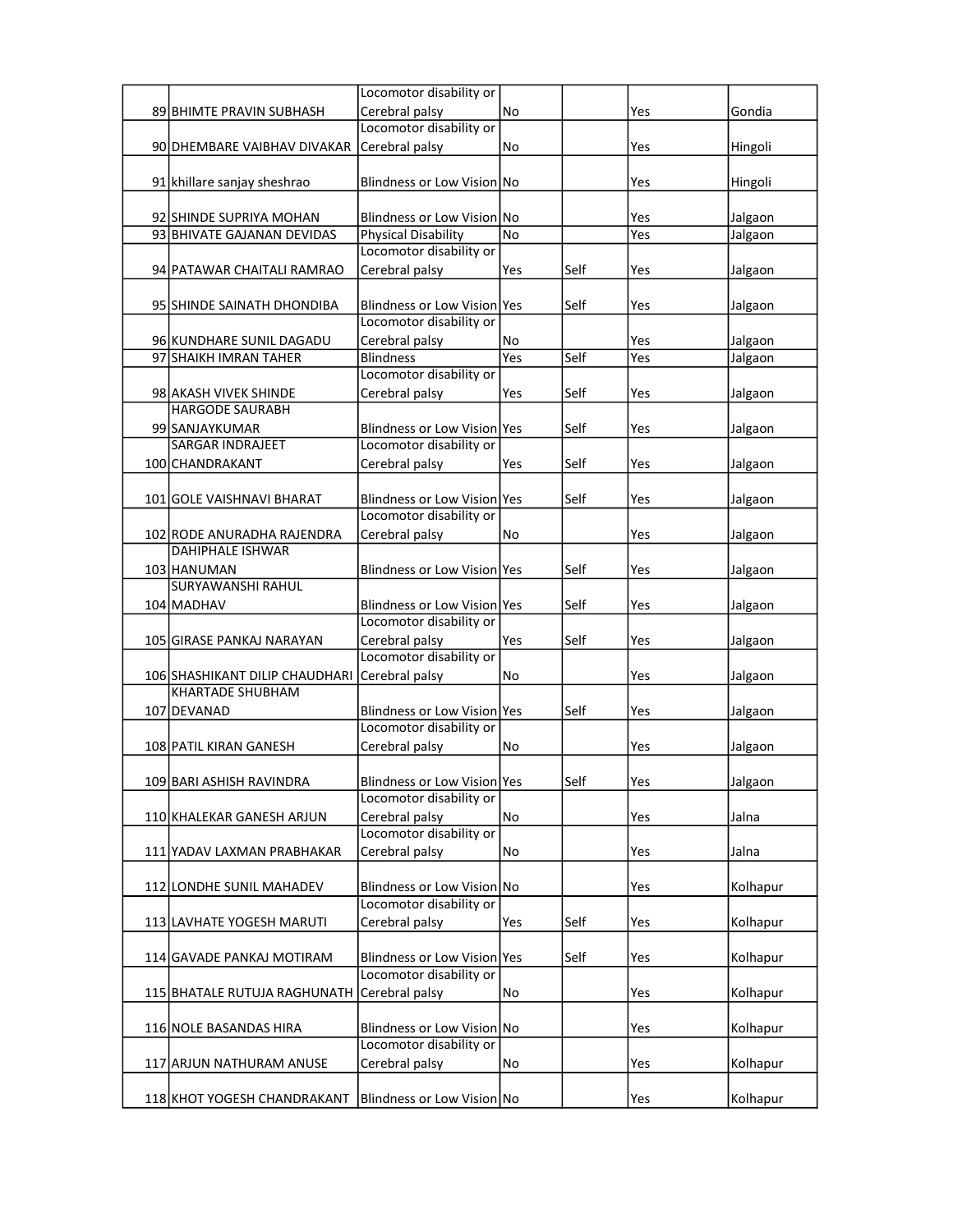| Blindness or Low Vision No<br>Kolhapur<br>120 GOSAVI VINAYAK MOHAN<br>Yes<br>Locomotor disability or<br>121 KUMBHAR GOURESH NAMDEV<br>Cerebral palsy<br>Kolhapur<br>No<br>Yes<br>122 MANE TUSHAR YUVRAJ<br><b>Blindness or Low Vision No</b><br>Kolhapur<br>Yes<br>Locomotor disability or<br>Cerebral palsy<br>Kolhapur<br>123 CHOUGALE ANIL VASANT<br>No<br>Yes<br>Locomotor disability or<br>124 SHINDE GANAPATRAO VISHNU<br>Cerebral palsy<br>Kolhapur<br>No<br>Yes<br>Blindness or Low Vision Yes<br>Self<br>Kolhapur<br>125 HAJARE PRAVIN KRISHNAT<br>Yes<br>Locomotor disability or<br>Cerebral palsy<br>Kolhapur<br>126 MALI VIVEK JOTIRAM<br>No<br>Yes<br>127 suhas shamrao waingade<br>Blindness or Low Vision No<br>Kolhapur<br>Yes<br>Kolhapur<br>128 KUMBHAR ABHIJIT VASANT<br>Blindness or Low Vision No<br>Yes<br>Blindness or Low Vision Yes<br>Self<br>Kolhapur<br>129 KARANDE PRIYANKA SHIVAJI<br>Yes<br>Self<br>130 MAGDUM VINAYAK ASHOK<br>Blindness or Low Vision Yes<br>Yes<br>Kolhapur<br><b>MASAL SAMADHAN</b><br>131 JAGANNATH<br>Blindness or Low Vision No<br>Kolhapur<br>Yes<br>Locomotor disability or<br>Cerebral palsy<br>Yes<br>Kolhapur<br>132 KUMBHAR OMKAR SHIVAJI<br>No<br>Locomotor disability or<br>133 NAIK BASVANT KALLAPA<br>Cerebral palsy<br>Yes<br>Kolhapur<br>No<br>134 DOIJAD DHIRAJ SADASHIV<br>Blindness or Low Vision No<br>Kolhapur<br>Yes<br>Locomotor disability or<br>Cerebral palsy<br>Kolhapur<br>135 SHEJAL SUNIL VITTHAL<br>Yes<br>No<br>Blindness or Low Vision Yes<br>Self<br>Kolhapur<br>136 LOKARE DHIRAJ GANAPTI<br>Yes<br>Locomotor disability or<br>Cerebral palsy<br>Kolhapur<br>137 SALGAR JAGDIP SHIWAJI<br>No<br>Yes<br>Locomotor disability or<br>Cerebral palsy<br>No<br>Yes<br>138 SHIRSAT ANANT DILIP<br>Kudal<br><b>CHAVAN PRATHAMESH</b><br>Locomotor disability or<br>139 RAMESH SEEMA<br>Cerebral palsy<br>Kudal<br>No<br>Yes<br><b>Physical Disability</b><br>140 NAMDEO ANKUSH SAIL<br>No<br>Kudal<br>Yes<br>Blindness or Low Vision No<br>141 JAGTAP SHRIRAM DATTATRAY<br>Yes<br>Latur<br>Blindness or Low Vision No<br>142 CHOLE SANDEEP VISHWNATH<br>Yes<br>Latur<br>Locomotor disability or<br>Cerebral palsy<br>Self<br>143 BIRADAR VIDYASAGAR SHIVRAJ<br>Yes<br>Yes<br>Latur<br>Locomotor disability or<br><b>AWALKONDE SANTOSH</b><br>144 DHONDIBA<br>Cerebral palsy<br>Self<br>Yes<br>Yes<br>Latur<br>Self<br>145 PURI VIKRAM SUDARSHAN<br>Cerebral palsy<br>No<br>Yes<br>Latur<br>Blindness or Low Vision No<br>146 CHOLE SANDHYA GANGADHAR<br>Yes<br>Latur<br>Locomotor disability or<br>Cerebral palsy<br>147 SOTH DHIRAJ RAMKRUSHNA<br>Self<br>Yes<br>Yes<br>Latur<br>Blindness or Low Vision Yes<br>Self<br>148 BHOSALE NILESH BALASAHEB<br>Yes<br>Latur<br>Self<br><b>Blindness</b><br>149 GURME MOHINI BABURAO<br>Yes<br>Yes<br>Latur | <b>119 PARIT SANTOSH MAHADEV</b> | Blindness or Low Vision   Yes | Self | Yes | Kolhapur |
|------------------------------------------------------------------------------------------------------------------------------------------------------------------------------------------------------------------------------------------------------------------------------------------------------------------------------------------------------------------------------------------------------------------------------------------------------------------------------------------------------------------------------------------------------------------------------------------------------------------------------------------------------------------------------------------------------------------------------------------------------------------------------------------------------------------------------------------------------------------------------------------------------------------------------------------------------------------------------------------------------------------------------------------------------------------------------------------------------------------------------------------------------------------------------------------------------------------------------------------------------------------------------------------------------------------------------------------------------------------------------------------------------------------------------------------------------------------------------------------------------------------------------------------------------------------------------------------------------------------------------------------------------------------------------------------------------------------------------------------------------------------------------------------------------------------------------------------------------------------------------------------------------------------------------------------------------------------------------------------------------------------------------------------------------------------------------------------------------------------------------------------------------------------------------------------------------------------------------------------------------------------------------------------------------------------------------------------------------------------------------------------------------------------------------------------------------------------------------------------------------------------------------------------------------------------------------------------------------------------------------------------------------------------------------------------------------------------------------------------------------------------------------------------------------------------------------------|----------------------------------|-------------------------------|------|-----|----------|
|                                                                                                                                                                                                                                                                                                                                                                                                                                                                                                                                                                                                                                                                                                                                                                                                                                                                                                                                                                                                                                                                                                                                                                                                                                                                                                                                                                                                                                                                                                                                                                                                                                                                                                                                                                                                                                                                                                                                                                                                                                                                                                                                                                                                                                                                                                                                                                                                                                                                                                                                                                                                                                                                                                                                                                                                                                    |                                  |                               |      |     |          |
|                                                                                                                                                                                                                                                                                                                                                                                                                                                                                                                                                                                                                                                                                                                                                                                                                                                                                                                                                                                                                                                                                                                                                                                                                                                                                                                                                                                                                                                                                                                                                                                                                                                                                                                                                                                                                                                                                                                                                                                                                                                                                                                                                                                                                                                                                                                                                                                                                                                                                                                                                                                                                                                                                                                                                                                                                                    |                                  |                               |      |     |          |
|                                                                                                                                                                                                                                                                                                                                                                                                                                                                                                                                                                                                                                                                                                                                                                                                                                                                                                                                                                                                                                                                                                                                                                                                                                                                                                                                                                                                                                                                                                                                                                                                                                                                                                                                                                                                                                                                                                                                                                                                                                                                                                                                                                                                                                                                                                                                                                                                                                                                                                                                                                                                                                                                                                                                                                                                                                    |                                  |                               |      |     |          |
|                                                                                                                                                                                                                                                                                                                                                                                                                                                                                                                                                                                                                                                                                                                                                                                                                                                                                                                                                                                                                                                                                                                                                                                                                                                                                                                                                                                                                                                                                                                                                                                                                                                                                                                                                                                                                                                                                                                                                                                                                                                                                                                                                                                                                                                                                                                                                                                                                                                                                                                                                                                                                                                                                                                                                                                                                                    |                                  |                               |      |     |          |
|                                                                                                                                                                                                                                                                                                                                                                                                                                                                                                                                                                                                                                                                                                                                                                                                                                                                                                                                                                                                                                                                                                                                                                                                                                                                                                                                                                                                                                                                                                                                                                                                                                                                                                                                                                                                                                                                                                                                                                                                                                                                                                                                                                                                                                                                                                                                                                                                                                                                                                                                                                                                                                                                                                                                                                                                                                    |                                  |                               |      |     |          |
|                                                                                                                                                                                                                                                                                                                                                                                                                                                                                                                                                                                                                                                                                                                                                                                                                                                                                                                                                                                                                                                                                                                                                                                                                                                                                                                                                                                                                                                                                                                                                                                                                                                                                                                                                                                                                                                                                                                                                                                                                                                                                                                                                                                                                                                                                                                                                                                                                                                                                                                                                                                                                                                                                                                                                                                                                                    |                                  |                               |      |     |          |
|                                                                                                                                                                                                                                                                                                                                                                                                                                                                                                                                                                                                                                                                                                                                                                                                                                                                                                                                                                                                                                                                                                                                                                                                                                                                                                                                                                                                                                                                                                                                                                                                                                                                                                                                                                                                                                                                                                                                                                                                                                                                                                                                                                                                                                                                                                                                                                                                                                                                                                                                                                                                                                                                                                                                                                                                                                    |                                  |                               |      |     |          |
|                                                                                                                                                                                                                                                                                                                                                                                                                                                                                                                                                                                                                                                                                                                                                                                                                                                                                                                                                                                                                                                                                                                                                                                                                                                                                                                                                                                                                                                                                                                                                                                                                                                                                                                                                                                                                                                                                                                                                                                                                                                                                                                                                                                                                                                                                                                                                                                                                                                                                                                                                                                                                                                                                                                                                                                                                                    |                                  |                               |      |     |          |
|                                                                                                                                                                                                                                                                                                                                                                                                                                                                                                                                                                                                                                                                                                                                                                                                                                                                                                                                                                                                                                                                                                                                                                                                                                                                                                                                                                                                                                                                                                                                                                                                                                                                                                                                                                                                                                                                                                                                                                                                                                                                                                                                                                                                                                                                                                                                                                                                                                                                                                                                                                                                                                                                                                                                                                                                                                    |                                  |                               |      |     |          |
|                                                                                                                                                                                                                                                                                                                                                                                                                                                                                                                                                                                                                                                                                                                                                                                                                                                                                                                                                                                                                                                                                                                                                                                                                                                                                                                                                                                                                                                                                                                                                                                                                                                                                                                                                                                                                                                                                                                                                                                                                                                                                                                                                                                                                                                                                                                                                                                                                                                                                                                                                                                                                                                                                                                                                                                                                                    |                                  |                               |      |     |          |
|                                                                                                                                                                                                                                                                                                                                                                                                                                                                                                                                                                                                                                                                                                                                                                                                                                                                                                                                                                                                                                                                                                                                                                                                                                                                                                                                                                                                                                                                                                                                                                                                                                                                                                                                                                                                                                                                                                                                                                                                                                                                                                                                                                                                                                                                                                                                                                                                                                                                                                                                                                                                                                                                                                                                                                                                                                    |                                  |                               |      |     |          |
|                                                                                                                                                                                                                                                                                                                                                                                                                                                                                                                                                                                                                                                                                                                                                                                                                                                                                                                                                                                                                                                                                                                                                                                                                                                                                                                                                                                                                                                                                                                                                                                                                                                                                                                                                                                                                                                                                                                                                                                                                                                                                                                                                                                                                                                                                                                                                                                                                                                                                                                                                                                                                                                                                                                                                                                                                                    |                                  |                               |      |     |          |
|                                                                                                                                                                                                                                                                                                                                                                                                                                                                                                                                                                                                                                                                                                                                                                                                                                                                                                                                                                                                                                                                                                                                                                                                                                                                                                                                                                                                                                                                                                                                                                                                                                                                                                                                                                                                                                                                                                                                                                                                                                                                                                                                                                                                                                                                                                                                                                                                                                                                                                                                                                                                                                                                                                                                                                                                                                    |                                  |                               |      |     |          |
|                                                                                                                                                                                                                                                                                                                                                                                                                                                                                                                                                                                                                                                                                                                                                                                                                                                                                                                                                                                                                                                                                                                                                                                                                                                                                                                                                                                                                                                                                                                                                                                                                                                                                                                                                                                                                                                                                                                                                                                                                                                                                                                                                                                                                                                                                                                                                                                                                                                                                                                                                                                                                                                                                                                                                                                                                                    |                                  |                               |      |     |          |
|                                                                                                                                                                                                                                                                                                                                                                                                                                                                                                                                                                                                                                                                                                                                                                                                                                                                                                                                                                                                                                                                                                                                                                                                                                                                                                                                                                                                                                                                                                                                                                                                                                                                                                                                                                                                                                                                                                                                                                                                                                                                                                                                                                                                                                                                                                                                                                                                                                                                                                                                                                                                                                                                                                                                                                                                                                    |                                  |                               |      |     |          |
|                                                                                                                                                                                                                                                                                                                                                                                                                                                                                                                                                                                                                                                                                                                                                                                                                                                                                                                                                                                                                                                                                                                                                                                                                                                                                                                                                                                                                                                                                                                                                                                                                                                                                                                                                                                                                                                                                                                                                                                                                                                                                                                                                                                                                                                                                                                                                                                                                                                                                                                                                                                                                                                                                                                                                                                                                                    |                                  |                               |      |     |          |
|                                                                                                                                                                                                                                                                                                                                                                                                                                                                                                                                                                                                                                                                                                                                                                                                                                                                                                                                                                                                                                                                                                                                                                                                                                                                                                                                                                                                                                                                                                                                                                                                                                                                                                                                                                                                                                                                                                                                                                                                                                                                                                                                                                                                                                                                                                                                                                                                                                                                                                                                                                                                                                                                                                                                                                                                                                    |                                  |                               |      |     |          |
|                                                                                                                                                                                                                                                                                                                                                                                                                                                                                                                                                                                                                                                                                                                                                                                                                                                                                                                                                                                                                                                                                                                                                                                                                                                                                                                                                                                                                                                                                                                                                                                                                                                                                                                                                                                                                                                                                                                                                                                                                                                                                                                                                                                                                                                                                                                                                                                                                                                                                                                                                                                                                                                                                                                                                                                                                                    |                                  |                               |      |     |          |
|                                                                                                                                                                                                                                                                                                                                                                                                                                                                                                                                                                                                                                                                                                                                                                                                                                                                                                                                                                                                                                                                                                                                                                                                                                                                                                                                                                                                                                                                                                                                                                                                                                                                                                                                                                                                                                                                                                                                                                                                                                                                                                                                                                                                                                                                                                                                                                                                                                                                                                                                                                                                                                                                                                                                                                                                                                    |                                  |                               |      |     |          |
|                                                                                                                                                                                                                                                                                                                                                                                                                                                                                                                                                                                                                                                                                                                                                                                                                                                                                                                                                                                                                                                                                                                                                                                                                                                                                                                                                                                                                                                                                                                                                                                                                                                                                                                                                                                                                                                                                                                                                                                                                                                                                                                                                                                                                                                                                                                                                                                                                                                                                                                                                                                                                                                                                                                                                                                                                                    |                                  |                               |      |     |          |
|                                                                                                                                                                                                                                                                                                                                                                                                                                                                                                                                                                                                                                                                                                                                                                                                                                                                                                                                                                                                                                                                                                                                                                                                                                                                                                                                                                                                                                                                                                                                                                                                                                                                                                                                                                                                                                                                                                                                                                                                                                                                                                                                                                                                                                                                                                                                                                                                                                                                                                                                                                                                                                                                                                                                                                                                                                    |                                  |                               |      |     |          |
|                                                                                                                                                                                                                                                                                                                                                                                                                                                                                                                                                                                                                                                                                                                                                                                                                                                                                                                                                                                                                                                                                                                                                                                                                                                                                                                                                                                                                                                                                                                                                                                                                                                                                                                                                                                                                                                                                                                                                                                                                                                                                                                                                                                                                                                                                                                                                                                                                                                                                                                                                                                                                                                                                                                                                                                                                                    |                                  |                               |      |     |          |
|                                                                                                                                                                                                                                                                                                                                                                                                                                                                                                                                                                                                                                                                                                                                                                                                                                                                                                                                                                                                                                                                                                                                                                                                                                                                                                                                                                                                                                                                                                                                                                                                                                                                                                                                                                                                                                                                                                                                                                                                                                                                                                                                                                                                                                                                                                                                                                                                                                                                                                                                                                                                                                                                                                                                                                                                                                    |                                  |                               |      |     |          |
|                                                                                                                                                                                                                                                                                                                                                                                                                                                                                                                                                                                                                                                                                                                                                                                                                                                                                                                                                                                                                                                                                                                                                                                                                                                                                                                                                                                                                                                                                                                                                                                                                                                                                                                                                                                                                                                                                                                                                                                                                                                                                                                                                                                                                                                                                                                                                                                                                                                                                                                                                                                                                                                                                                                                                                                                                                    |                                  |                               |      |     |          |
|                                                                                                                                                                                                                                                                                                                                                                                                                                                                                                                                                                                                                                                                                                                                                                                                                                                                                                                                                                                                                                                                                                                                                                                                                                                                                                                                                                                                                                                                                                                                                                                                                                                                                                                                                                                                                                                                                                                                                                                                                                                                                                                                                                                                                                                                                                                                                                                                                                                                                                                                                                                                                                                                                                                                                                                                                                    |                                  |                               |      |     |          |
|                                                                                                                                                                                                                                                                                                                                                                                                                                                                                                                                                                                                                                                                                                                                                                                                                                                                                                                                                                                                                                                                                                                                                                                                                                                                                                                                                                                                                                                                                                                                                                                                                                                                                                                                                                                                                                                                                                                                                                                                                                                                                                                                                                                                                                                                                                                                                                                                                                                                                                                                                                                                                                                                                                                                                                                                                                    |                                  |                               |      |     |          |
|                                                                                                                                                                                                                                                                                                                                                                                                                                                                                                                                                                                                                                                                                                                                                                                                                                                                                                                                                                                                                                                                                                                                                                                                                                                                                                                                                                                                                                                                                                                                                                                                                                                                                                                                                                                                                                                                                                                                                                                                                                                                                                                                                                                                                                                                                                                                                                                                                                                                                                                                                                                                                                                                                                                                                                                                                                    |                                  |                               |      |     |          |
|                                                                                                                                                                                                                                                                                                                                                                                                                                                                                                                                                                                                                                                                                                                                                                                                                                                                                                                                                                                                                                                                                                                                                                                                                                                                                                                                                                                                                                                                                                                                                                                                                                                                                                                                                                                                                                                                                                                                                                                                                                                                                                                                                                                                                                                                                                                                                                                                                                                                                                                                                                                                                                                                                                                                                                                                                                    |                                  |                               |      |     |          |
|                                                                                                                                                                                                                                                                                                                                                                                                                                                                                                                                                                                                                                                                                                                                                                                                                                                                                                                                                                                                                                                                                                                                                                                                                                                                                                                                                                                                                                                                                                                                                                                                                                                                                                                                                                                                                                                                                                                                                                                                                                                                                                                                                                                                                                                                                                                                                                                                                                                                                                                                                                                                                                                                                                                                                                                                                                    |                                  |                               |      |     |          |
|                                                                                                                                                                                                                                                                                                                                                                                                                                                                                                                                                                                                                                                                                                                                                                                                                                                                                                                                                                                                                                                                                                                                                                                                                                                                                                                                                                                                                                                                                                                                                                                                                                                                                                                                                                                                                                                                                                                                                                                                                                                                                                                                                                                                                                                                                                                                                                                                                                                                                                                                                                                                                                                                                                                                                                                                                                    |                                  |                               |      |     |          |
|                                                                                                                                                                                                                                                                                                                                                                                                                                                                                                                                                                                                                                                                                                                                                                                                                                                                                                                                                                                                                                                                                                                                                                                                                                                                                                                                                                                                                                                                                                                                                                                                                                                                                                                                                                                                                                                                                                                                                                                                                                                                                                                                                                                                                                                                                                                                                                                                                                                                                                                                                                                                                                                                                                                                                                                                                                    |                                  |                               |      |     |          |
|                                                                                                                                                                                                                                                                                                                                                                                                                                                                                                                                                                                                                                                                                                                                                                                                                                                                                                                                                                                                                                                                                                                                                                                                                                                                                                                                                                                                                                                                                                                                                                                                                                                                                                                                                                                                                                                                                                                                                                                                                                                                                                                                                                                                                                                                                                                                                                                                                                                                                                                                                                                                                                                                                                                                                                                                                                    |                                  |                               |      |     |          |
|                                                                                                                                                                                                                                                                                                                                                                                                                                                                                                                                                                                                                                                                                                                                                                                                                                                                                                                                                                                                                                                                                                                                                                                                                                                                                                                                                                                                                                                                                                                                                                                                                                                                                                                                                                                                                                                                                                                                                                                                                                                                                                                                                                                                                                                                                                                                                                                                                                                                                                                                                                                                                                                                                                                                                                                                                                    |                                  |                               |      |     |          |
|                                                                                                                                                                                                                                                                                                                                                                                                                                                                                                                                                                                                                                                                                                                                                                                                                                                                                                                                                                                                                                                                                                                                                                                                                                                                                                                                                                                                                                                                                                                                                                                                                                                                                                                                                                                                                                                                                                                                                                                                                                                                                                                                                                                                                                                                                                                                                                                                                                                                                                                                                                                                                                                                                                                                                                                                                                    |                                  |                               |      |     |          |
|                                                                                                                                                                                                                                                                                                                                                                                                                                                                                                                                                                                                                                                                                                                                                                                                                                                                                                                                                                                                                                                                                                                                                                                                                                                                                                                                                                                                                                                                                                                                                                                                                                                                                                                                                                                                                                                                                                                                                                                                                                                                                                                                                                                                                                                                                                                                                                                                                                                                                                                                                                                                                                                                                                                                                                                                                                    |                                  |                               |      |     |          |
|                                                                                                                                                                                                                                                                                                                                                                                                                                                                                                                                                                                                                                                                                                                                                                                                                                                                                                                                                                                                                                                                                                                                                                                                                                                                                                                                                                                                                                                                                                                                                                                                                                                                                                                                                                                                                                                                                                                                                                                                                                                                                                                                                                                                                                                                                                                                                                                                                                                                                                                                                                                                                                                                                                                                                                                                                                    |                                  |                               |      |     |          |
|                                                                                                                                                                                                                                                                                                                                                                                                                                                                                                                                                                                                                                                                                                                                                                                                                                                                                                                                                                                                                                                                                                                                                                                                                                                                                                                                                                                                                                                                                                                                                                                                                                                                                                                                                                                                                                                                                                                                                                                                                                                                                                                                                                                                                                                                                                                                                                                                                                                                                                                                                                                                                                                                                                                                                                                                                                    |                                  |                               |      |     |          |
|                                                                                                                                                                                                                                                                                                                                                                                                                                                                                                                                                                                                                                                                                                                                                                                                                                                                                                                                                                                                                                                                                                                                                                                                                                                                                                                                                                                                                                                                                                                                                                                                                                                                                                                                                                                                                                                                                                                                                                                                                                                                                                                                                                                                                                                                                                                                                                                                                                                                                                                                                                                                                                                                                                                                                                                                                                    |                                  |                               |      |     |          |
|                                                                                                                                                                                                                                                                                                                                                                                                                                                                                                                                                                                                                                                                                                                                                                                                                                                                                                                                                                                                                                                                                                                                                                                                                                                                                                                                                                                                                                                                                                                                                                                                                                                                                                                                                                                                                                                                                                                                                                                                                                                                                                                                                                                                                                                                                                                                                                                                                                                                                                                                                                                                                                                                                                                                                                                                                                    |                                  |                               |      |     |          |
|                                                                                                                                                                                                                                                                                                                                                                                                                                                                                                                                                                                                                                                                                                                                                                                                                                                                                                                                                                                                                                                                                                                                                                                                                                                                                                                                                                                                                                                                                                                                                                                                                                                                                                                                                                                                                                                                                                                                                                                                                                                                                                                                                                                                                                                                                                                                                                                                                                                                                                                                                                                                                                                                                                                                                                                                                                    |                                  |                               |      |     |          |
|                                                                                                                                                                                                                                                                                                                                                                                                                                                                                                                                                                                                                                                                                                                                                                                                                                                                                                                                                                                                                                                                                                                                                                                                                                                                                                                                                                                                                                                                                                                                                                                                                                                                                                                                                                                                                                                                                                                                                                                                                                                                                                                                                                                                                                                                                                                                                                                                                                                                                                                                                                                                                                                                                                                                                                                                                                    |                                  |                               |      |     |          |
|                                                                                                                                                                                                                                                                                                                                                                                                                                                                                                                                                                                                                                                                                                                                                                                                                                                                                                                                                                                                                                                                                                                                                                                                                                                                                                                                                                                                                                                                                                                                                                                                                                                                                                                                                                                                                                                                                                                                                                                                                                                                                                                                                                                                                                                                                                                                                                                                                                                                                                                                                                                                                                                                                                                                                                                                                                    |                                  |                               |      |     |          |
|                                                                                                                                                                                                                                                                                                                                                                                                                                                                                                                                                                                                                                                                                                                                                                                                                                                                                                                                                                                                                                                                                                                                                                                                                                                                                                                                                                                                                                                                                                                                                                                                                                                                                                                                                                                                                                                                                                                                                                                                                                                                                                                                                                                                                                                                                                                                                                                                                                                                                                                                                                                                                                                                                                                                                                                                                                    |                                  |                               |      |     |          |
|                                                                                                                                                                                                                                                                                                                                                                                                                                                                                                                                                                                                                                                                                                                                                                                                                                                                                                                                                                                                                                                                                                                                                                                                                                                                                                                                                                                                                                                                                                                                                                                                                                                                                                                                                                                                                                                                                                                                                                                                                                                                                                                                                                                                                                                                                                                                                                                                                                                                                                                                                                                                                                                                                                                                                                                                                                    |                                  |                               |      |     |          |
|                                                                                                                                                                                                                                                                                                                                                                                                                                                                                                                                                                                                                                                                                                                                                                                                                                                                                                                                                                                                                                                                                                                                                                                                                                                                                                                                                                                                                                                                                                                                                                                                                                                                                                                                                                                                                                                                                                                                                                                                                                                                                                                                                                                                                                                                                                                                                                                                                                                                                                                                                                                                                                                                                                                                                                                                                                    |                                  |                               |      |     |          |
|                                                                                                                                                                                                                                                                                                                                                                                                                                                                                                                                                                                                                                                                                                                                                                                                                                                                                                                                                                                                                                                                                                                                                                                                                                                                                                                                                                                                                                                                                                                                                                                                                                                                                                                                                                                                                                                                                                                                                                                                                                                                                                                                                                                                                                                                                                                                                                                                                                                                                                                                                                                                                                                                                                                                                                                                                                    |                                  |                               |      |     |          |
|                                                                                                                                                                                                                                                                                                                                                                                                                                                                                                                                                                                                                                                                                                                                                                                                                                                                                                                                                                                                                                                                                                                                                                                                                                                                                                                                                                                                                                                                                                                                                                                                                                                                                                                                                                                                                                                                                                                                                                                                                                                                                                                                                                                                                                                                                                                                                                                                                                                                                                                                                                                                                                                                                                                                                                                                                                    |                                  |                               |      |     |          |
|                                                                                                                                                                                                                                                                                                                                                                                                                                                                                                                                                                                                                                                                                                                                                                                                                                                                                                                                                                                                                                                                                                                                                                                                                                                                                                                                                                                                                                                                                                                                                                                                                                                                                                                                                                                                                                                                                                                                                                                                                                                                                                                                                                                                                                                                                                                                                                                                                                                                                                                                                                                                                                                                                                                                                                                                                                    |                                  |                               |      |     |          |
|                                                                                                                                                                                                                                                                                                                                                                                                                                                                                                                                                                                                                                                                                                                                                                                                                                                                                                                                                                                                                                                                                                                                                                                                                                                                                                                                                                                                                                                                                                                                                                                                                                                                                                                                                                                                                                                                                                                                                                                                                                                                                                                                                                                                                                                                                                                                                                                                                                                                                                                                                                                                                                                                                                                                                                                                                                    |                                  |                               |      |     |          |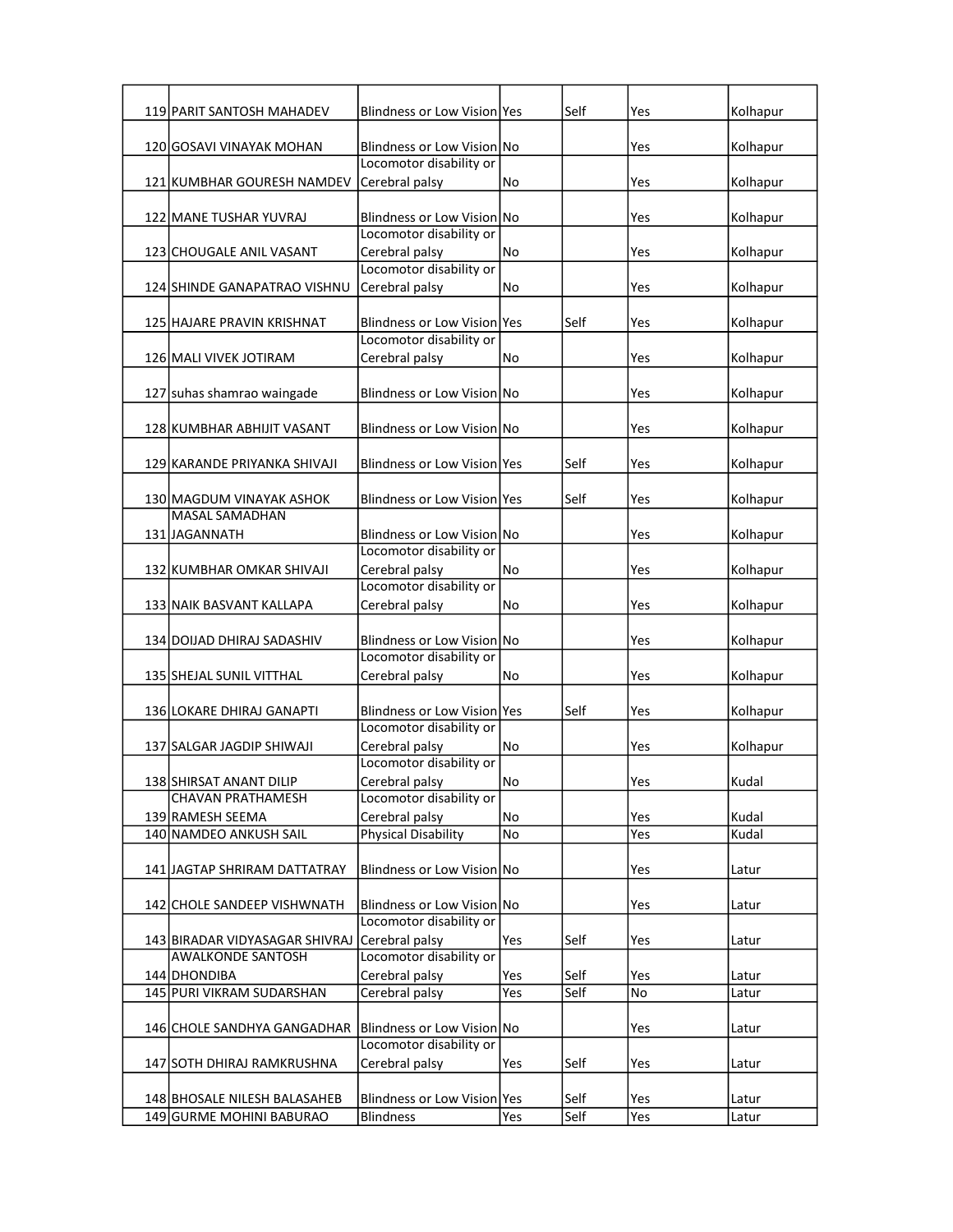| <b>SWAMI SANGMESHWAR</b>     | Locomotor disability or             |     |             |     |           |
|------------------------------|-------------------------------------|-----|-------------|-----|-----------|
| 150 SOMNATH                  | Cerebral palsy                      | No  |             | Yes | Latur     |
|                              |                                     |     |             |     | Mumbai    |
| 151 GOTPAGAR RESHMA ABA      | <b>Blindness</b>                    | Yes | Self        | Yes | (Central) |
| <b>GAIKWAD VISHAL</b>        |                                     |     | <b>MPSC</b> |     | Mumbai    |
| 152 KRISHNARAO               | Blindness or Low Vision Yes         |     | Office      | Yes | (Central) |
|                              |                                     |     |             |     | Mumbai    |
| 153 SINGH VARSHA DHARMPAL    | Blindness or Low Vision Yes         |     | Self        | Yes | (Western) |
|                              |                                     |     |             |     | Mumbai    |
| 154 SHENDAGE VIKRAM JIJABA   | Physical Disability                 | Yes | Self        | Yes | (Western) |
|                              | Locomotor disability or             |     |             |     | Mumbai    |
| 155 YADAV SATYAJEET MADAN    | Cerebral palsy                      | Yes | Self        | Yes | (Western) |
|                              |                                     |     |             |     | Mumbai    |
| 156 Bidgar Navnath Sukhdeo   | Physical Disability                 | Yes | Self        | Yes | (Western) |
|                              |                                     |     |             |     | Mumbai    |
| 157 GULAB HARENARAYAN JHA    | <b>Blindness</b>                    | Yes | Self        | Yes | (Western) |
|                              |                                     |     |             |     |           |
| 158 MANOHAR KOVID JAGDEO     | Blindness or Low Vision Yes         |     | Self        | Yes | Nagpur    |
| LOKESHWARI TOLIRAM           | Locomotor disability or             |     |             |     |           |
| 159 RAHANGDALE               | Cerebral palsy                      | Yes | Self        | Yes | Nagpur    |
| <b>LANDGE RUCHITA</b>        |                                     |     |             |     |           |
| 160 CHANDRAKUMAR             |                                     |     | Self        |     |           |
|                              | Low vision                          | Yes |             | Yes | Nagpur    |
|                              | <b>Blindness or Low Vision lYes</b> |     | Self        |     |           |
| 161 LOHE NAMRATA SURESHRAO   |                                     |     | <b>MPSC</b> | Yes | Nagpur    |
|                              |                                     |     |             |     |           |
| 162 INGOLE SACHIN RAMESH     | Blindness or Low Vision Yes         |     | Office      | Yes | Nagpur    |
|                              |                                     |     |             |     |           |
| 163 AMRICHE SANTOSH HANMANT  | Blindness or Low Vision Yes         |     | Self        | Yes | Nanded    |
| <b>SHAIKH SADIKH SHAIKH</b>  | Locomotor disability or             |     |             |     |           |
| 164 HAIDAR                   | Cerebral palsy                      | No  |             | Yes | Nanded    |
|                              |                                     |     |             |     |           |
| 165 PATHAK ANIKET JEEVANRAO  | Blindness or Low Vision Yes         |     | Self        | Yes | Nanded    |
| 166 BISMILE SACHIN SATWAJI   | <b>Physical Disability</b>          | No  |             | Yes | Nanded    |
|                              | Locomotor disability or             |     |             |     |           |
| 167 PATIL PRASHANT PANDURANG | Cerebral palsy                      | No  |             | Yes | Nanded    |
|                              | Locomotor disability or             |     |             |     |           |
| 168 PAWALE PANDURANG KAMAJI  | Cerebral palsy                      | No  |             | Yes | Nanded    |
| 169 MAING MAHESH VINAYAK     | Low vision                          | No  |             | Yes | Nanded    |
| <b>BONDARE MANOJKUMAR</b>    | Locomotor disability or             |     |             |     |           |
| 170 BALAJI                   | Cerebral palsy                      | No  |             | Yes | Nanded    |
|                              | Locomotor disability or             |     |             |     |           |
| 171 SADAWARTE ANIL DEVIDAS   | Cerebral palsy                      | No  |             | Yes | Nanded    |
| <b>DEGAONKAR SUMEDH</b>      | Locomotor disability or             |     |             |     |           |
| 172 ASHOKRAO                 | Cerebral palsy                      | No  |             | Yes | Nanded    |
| <b>ANKADE PRANITKUMAR</b>    | Locomotor disability or             |     |             |     |           |
| 173 BALAJIRAO                | Cerebral palsy                      | Yes | Self        | Yes | Nanded    |
| KADAM DHAIRYASHIL            | Locomotor disability or             |     |             |     |           |
| 174 UTTAMRAO                 | Cerebral palsy                      | No  |             | Yes | Nanded    |
| <b>JABHADE SANDHYARANI</b>   |                                     |     |             |     |           |
| 175 BALAJI                   | Blindness or Low Vision No          |     |             | Yes | Nanded    |
|                              | Locomotor disability or             |     |             |     |           |
| 176 ADHAV KOMAL VIJAYRAO     | Cerebral palsy                      | No  |             | Yes | Nanded    |
|                              |                                     |     |             |     |           |
| 177 SHINDE NITESH SHANKERRAO | Blindness or Low Vision No          |     |             | Yes | Nanded    |
|                              | Locomotor disability or             |     |             |     |           |
| 178 SHIVRAMWAR SANKET SANJAY | Cerebral palsy                      | No  |             | Yes | Nanded    |
| <b>DHONDGE MADHAV</b>        |                                     |     |             |     |           |
| 179 PANDURANG                | Blindness or Low Vision No          |     |             | Yes | Nanded    |
|                              |                                     |     |             |     |           |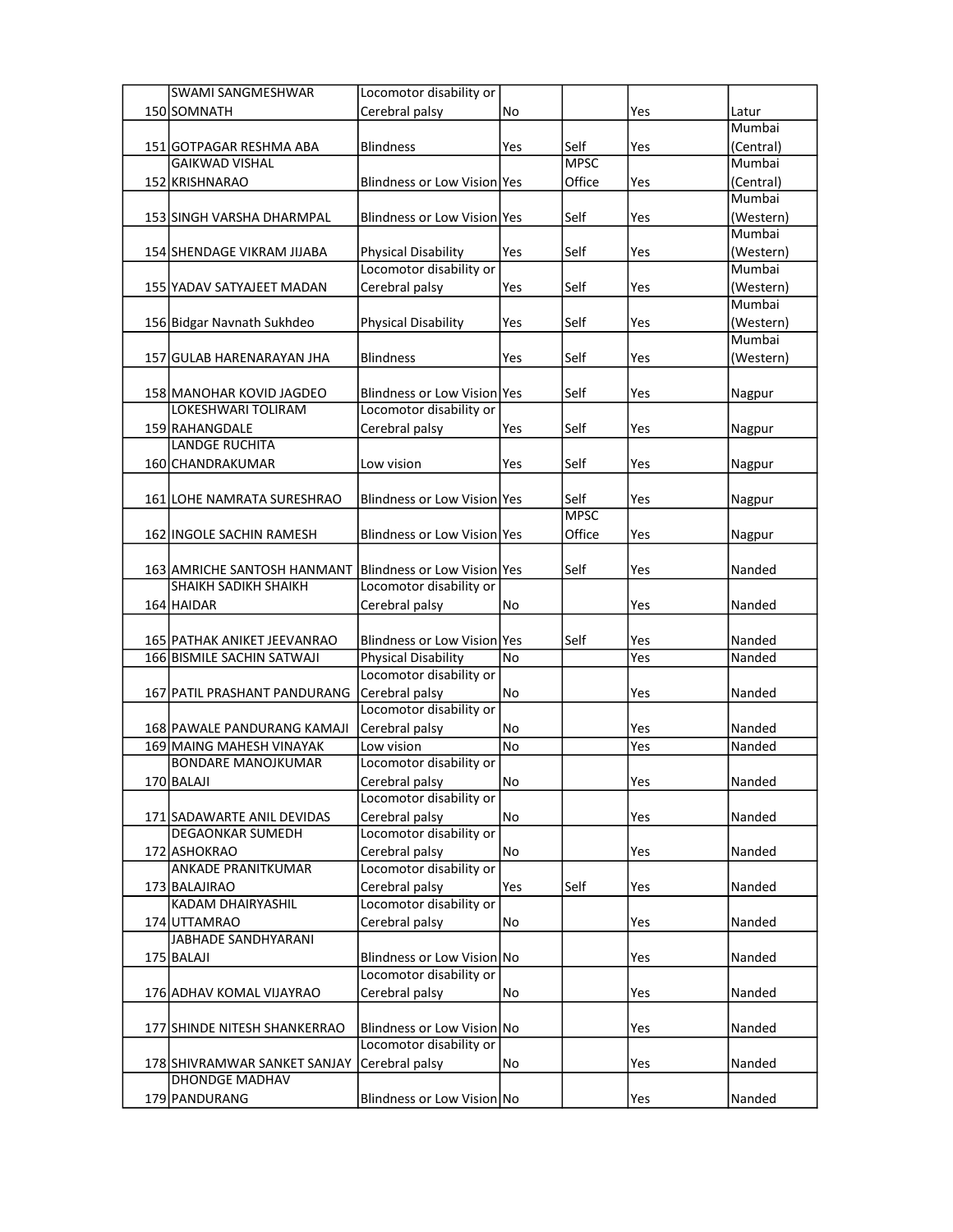| 180 KENDRE PRAMOD UDHAVRAO                                                           | Blindness or Low Vision No                             |     |             | Yes        | Nanded                |
|--------------------------------------------------------------------------------------|--------------------------------------------------------|-----|-------------|------------|-----------------------|
| <b>KADAM SHIVANAND</b>                                                               |                                                        |     |             |            |                       |
| 181 PANDITRAO                                                                        | Blindness or Low Vision No                             |     |             | Yes        | Nanded                |
| MUKDADWAR SAIPRASAD                                                                  |                                                        |     | <b>MPSC</b> |            |                       |
| 182 DATTAGOUD                                                                        | Blindness or Low Vision Yes<br>Locomotor disability or |     | Office      | Yes        | Nanded                |
| 183 GIRI PRASHANT ASHOK                                                              | Cerebral palsy                                         | Yes | Self        | Yes        | Nasik                 |
| KIRANKUMAR SHAHADEO                                                                  |                                                        |     |             |            |                       |
| 184 DHAKANE                                                                          | <b>Blindness or Low Vision lyes</b>                    |     | Self        | Yes        | Nasik                 |
| <b>BORSE BHUVANESHWARI</b>                                                           |                                                        |     |             |            |                       |
| 185 SAHEBRAO                                                                         | <b>Physical Disability</b>                             | Yes | Self        | Yes        | Nasik                 |
|                                                                                      | Locomotor disability or                                |     |             |            |                       |
| 186 MAHAJAN SAYALI SUNIL                                                             | Cerebral palsy                                         | Yes | Self        | Yes        | Nasik                 |
|                                                                                      | Locomotor disability or                                |     |             |            |                       |
| 187 TADGE RANGNATH SOPAN                                                             | Cerebral palsy                                         | No  |             | Yes        | Nasik                 |
| <b>PAWASE ABHIJIT</b>                                                                |                                                        |     |             |            |                       |
| 188 MACHHINDRA                                                                       | Blindness or Low Vision No<br>Locomotor disability or  |     |             | Yes        | Nasik                 |
|                                                                                      |                                                        | No  |             |            | Nasik                 |
| 189 BHOI NITIN RAJENDRA                                                              | Cerebral palsy                                         |     |             | Yes        |                       |
| 190 SHITOLE SANJAY BABAN                                                             | Blindness or Low Vision No                             |     |             | Yes        | Nasik                 |
|                                                                                      | Locomotor disability or                                |     |             |            |                       |
| 191 PARADHI MANDA VILAS                                                              | Cerebral palsy                                         | Yes | Self        | Yes        | Nasik                 |
|                                                                                      | Locomotor disability or                                |     |             |            |                       |
| 192 JJADHAV VALMIK SHANKAR                                                           | Cerebral palsy                                         | Yes | Self        | Yes        | Nasik                 |
| 193 BORSE SHRUTI VYANKAT                                                             | Cerebral palsy                                         | Yes | Self        | Yes        | Nasik                 |
|                                                                                      |                                                        |     |             |            |                       |
| 194 PAGAR PAVAN RAVINDRA                                                             | Blindness or Low Vision No                             |     |             | Yes        | Nasik                 |
| DINGAR CHARANSING                                                                    |                                                        |     |             |            |                       |
| 195 RAMSING                                                                          | Blindness or Low Vision No                             |     |             | Yes        | Nasik                 |
|                                                                                      |                                                        |     |             |            |                       |
| 196 DONGARE KAVITA BALKRISHNA Blindness or Low Vision No<br>197 WAGH SUNITA SADASHIV | <b>Physical Disability</b>                             | No  |             | Yes<br>Yes | Nasik<br><b>Nasik</b> |
|                                                                                      |                                                        |     |             |            |                       |
| 198 DOBADE JAYRAM SHANKAR                                                            | Blindness or Low Vision No                             |     |             | Yes        | Nasik                 |
|                                                                                      | Locomotor disability or                                |     |             |            |                       |
| 199 PATEL RUKSAR ANIS                                                                | Cerebral palsy                                         | No  |             | Yes        | Nasik                 |
|                                                                                      |                                                        |     |             |            |                       |
| 200 NIKUMBH ADITYA MOHAN                                                             | Blindness or Low Vision Yes                            |     | Self        | Yes        | Nasik                 |
|                                                                                      |                                                        |     |             |            |                       |
| 201 Chhaya Kisanrao Kshirsagar                                                       | <b>Physical Disability</b>                             | Yes | Self        | Yes        | <b>Nasik</b>          |
|                                                                                      | Locomotor disability or                                |     |             |            |                       |
| 202 KADU GAURAV ANIL                                                                 | Cerebral palsy                                         | No  |             | Yes        | Nasik                 |
|                                                                                      |                                                        |     |             |            |                       |
| 203 SABALE DADA LALLU                                                                | Blindness or Low Vision Yes                            |     | Self        | Yes        | Nasik                 |
| 204 KAMBLE AMOL MAROTRAO                                                             | Blindness or Low Vision No                             |     |             | Yes        | Navi Mumbai           |
| <b>SURYAWANSHI</b>                                                                   |                                                        |     |             |            |                       |
| 205 DNYANESHWAR ABHIMAN                                                              | Low vision                                             | Yes | Self        | Yes        | Osmanabad             |
|                                                                                      | Locomotor disability or                                |     |             |            |                       |
| 206 KADAM NAGESH RAVAN                                                               | Cerebral palsy                                         | No  |             | Yes        | Osmanabad             |
|                                                                                      | Locomotor disability or                                |     |             |            |                       |
| 207 RAMGUDE MAHESH BHARAT                                                            | Cerebral palsy                                         | No  |             | Yes        | Osmanabad             |
| <b>SHAIKH SADDAM SHAIKH</b>                                                          |                                                        |     |             |            |                       |
| 208 ISMAIL                                                                           | Physical Disability                                    | No  |             | Yes        | Osmanabad             |
|                                                                                      | Locomotor disability or                                |     |             |            |                       |
| 209 PATIL VIJAYKUMAR VILASRAO                                                        | Cerebral palsy                                         | No  |             | No         | Osmanabad             |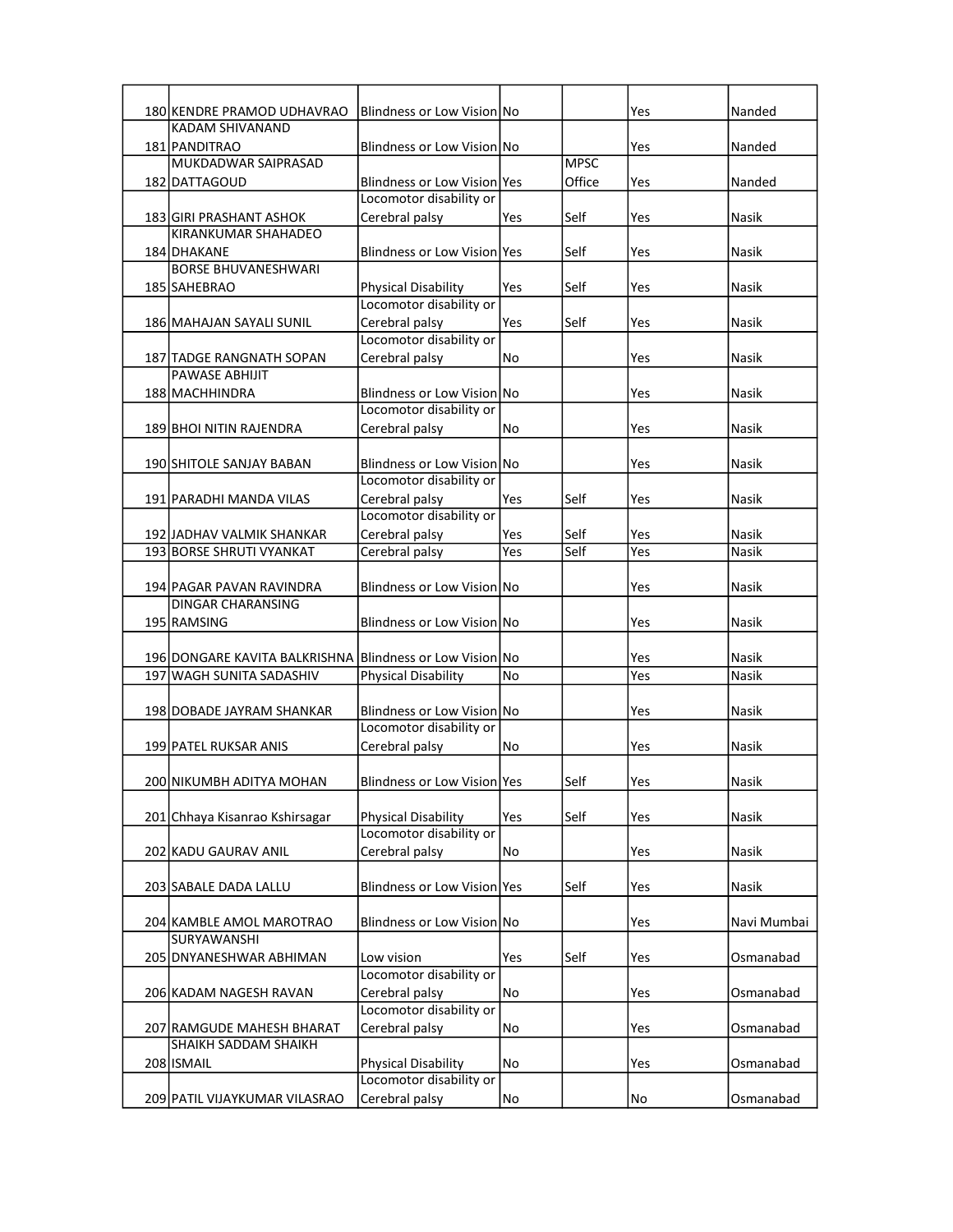|                                              | Locomotor disability or             |     |              |     |          |
|----------------------------------------------|-------------------------------------|-----|--------------|-----|----------|
| 210 NAMULE DATTATRAY MADHAV Cerebral palsy   |                                     | No  |              | Yes | Parbhani |
|                                              |                                     |     |              |     |          |
| 211 JADHAV VIDHYA SONERAO                    | Blindness or Low Vision No          |     |              | Yes | Parbhani |
|                                              | Locomotor disability or             |     |              |     |          |
| 212 PURI SAYALI SOMNATH                      | Cerebral palsy                      | No  |              | Yes | Pune     |
|                                              | Locomotor disability or             |     |              |     |          |
| 213 BENAKE AVINASH JANABA                    | Cerebral palsy                      | No  |              | Yes | Pune     |
|                                              | Locomotor disability or             |     |              |     |          |
| 214 LANDE PRATIK NAVNATH                     | Cerebral palsy                      | No  |              | Yes | Pune     |
|                                              | Locomotor disability or             |     |              |     |          |
| 215 SHENAVI SHASHIKANT ASHOK                 | Cerebral palsy                      | No  |              | Yes | Pune     |
|                                              |                                     |     |              |     |          |
| 216 CHOLE UDHAV PARSHURAM                    | Blindness or Low Vision No          |     |              | Yes | Pune     |
| PHADATARE ABHISHEK                           | Locomotor disability or             |     |              |     |          |
| 217 DATTATRAY                                | Cerebral palsy                      | Yes | Self         | Yes | Pune     |
|                                              | Locomotor disability or             |     |              |     |          |
| 218 PARDHI SHARDA MADHUKAR                   | Cerebral palsy                      | Yes | Self         | Yes | Pune     |
|                                              |                                     |     |              |     |          |
| 219 KALE DHANAJI SAMBHAJI                    | <b>Blindness or Low Vision lYes</b> |     | Self         | Yes | Pune     |
|                                              | Locomotor disability or             |     |              |     |          |
| 220 GHULE MAYUR SANJAY                       | Cerebral palsy                      | No  |              | Yes | Pune     |
|                                              | Locomotor disability or             |     |              |     |          |
| 221 DIDWAL SAMADHAN JALINDAR Cerebral palsy  |                                     | No  |              | Yes | Pune     |
|                                              | Locomotor disability or             |     |              |     |          |
| 222 VEER GANESH DILIP                        | Cerebral palsy                      | No  |              | Yes | Pune     |
|                                              |                                     |     |              |     |          |
| 223 PAWAR BHUPALI BAPU                       | Blindness or Low Vision Yes         |     | Self         | Yes | Pune     |
|                                              |                                     |     |              |     |          |
|                                              | Chronic Neurological                |     |              |     |          |
| 224 NILAKH YUVRAJ RAVINDRA                   | Conditions                          | No  |              | Yes | Pune     |
|                                              |                                     |     |              |     |          |
| 225 IGHARE AKSHAY TULSHIDAS<br>JADHAV AMOL   | Blindness or Low Vision No          |     |              | Yes | Pune     |
|                                              | Locomotor disability or             |     |              |     |          |
| 226 HANUMANTRAO<br><b>WANKHEDE ASHRUJI</b>   | Cerebral palsy                      | No  |              | Yes | Pune     |
|                                              |                                     |     |              |     |          |
| 227 CHANDURAO<br><b>BANKAR SWAPNIL</b>       | Blindness or Low Vision No          |     |              | Yes | Pune     |
|                                              | Blindness or Low Vision Yes         |     |              |     |          |
| 228 RAGHUNATH<br>229 KHEDKAR ASHISH RAMKISAN | <b>Physical Disability</b>          | Yes | Self<br>Self | Yes | Pune     |
|                                              |                                     |     |              | Yes | rune     |
|                                              | Blindness or Low Vision Yes         |     | Self         |     |          |
| 230 JOSHI PRABHAS NANDKISHOR                 | Locomotor disability or             |     |              | Yes | Pune     |
| 231 PATIL AKSHAY PRALHAD                     | Cerebral palsy                      | No  |              | Yes | Pune     |
| KHALADKAR ABASAHEB                           | Locomotor disability or             |     |              |     |          |
| 232 ANANTRAO                                 | Cerebral palsy                      | No  |              | Yes | Pune     |
|                                              | Locomotor disability or             |     |              |     |          |
| 233 KOKARE NAVNATH BAJIRAO                   | Cerebral palsy                      | No  |              | Yes | Pune     |
|                                              |                                     |     | <b>MPSC</b>  |     |          |
| 234 AMBADE RAVISH RAJENDRA                   | Blindness or Low Vision Yes         |     | Office       | Yes | Pune     |
| KADAM HARIPRASAD                             |                                     |     |              |     |          |
| 235 ANNASAHEB                                | Blindness or Low Vision No          |     |              | Yes | Pune     |
|                                              | Locomotor disability or             |     |              |     |          |
| 236 BHAPKAR AKSHAY VILAS                     | Cerebral palsy                      | No  |              | Yes | Pune     |
| <b>GANGARDE KANCHAN</b>                      | Locomotor disability or             |     |              |     |          |
| 237 BALASAHEB                                | Cerebral palsy                      | Yes | Self         | Yes | Pune     |
|                                              | Locomotor disability or             |     |              |     |          |
| 238 BODKE RUSHIKESH VINOD                    | Cerebral palsy                      | Yes | Self         | Yes | Pune     |
|                                              |                                     |     |              |     |          |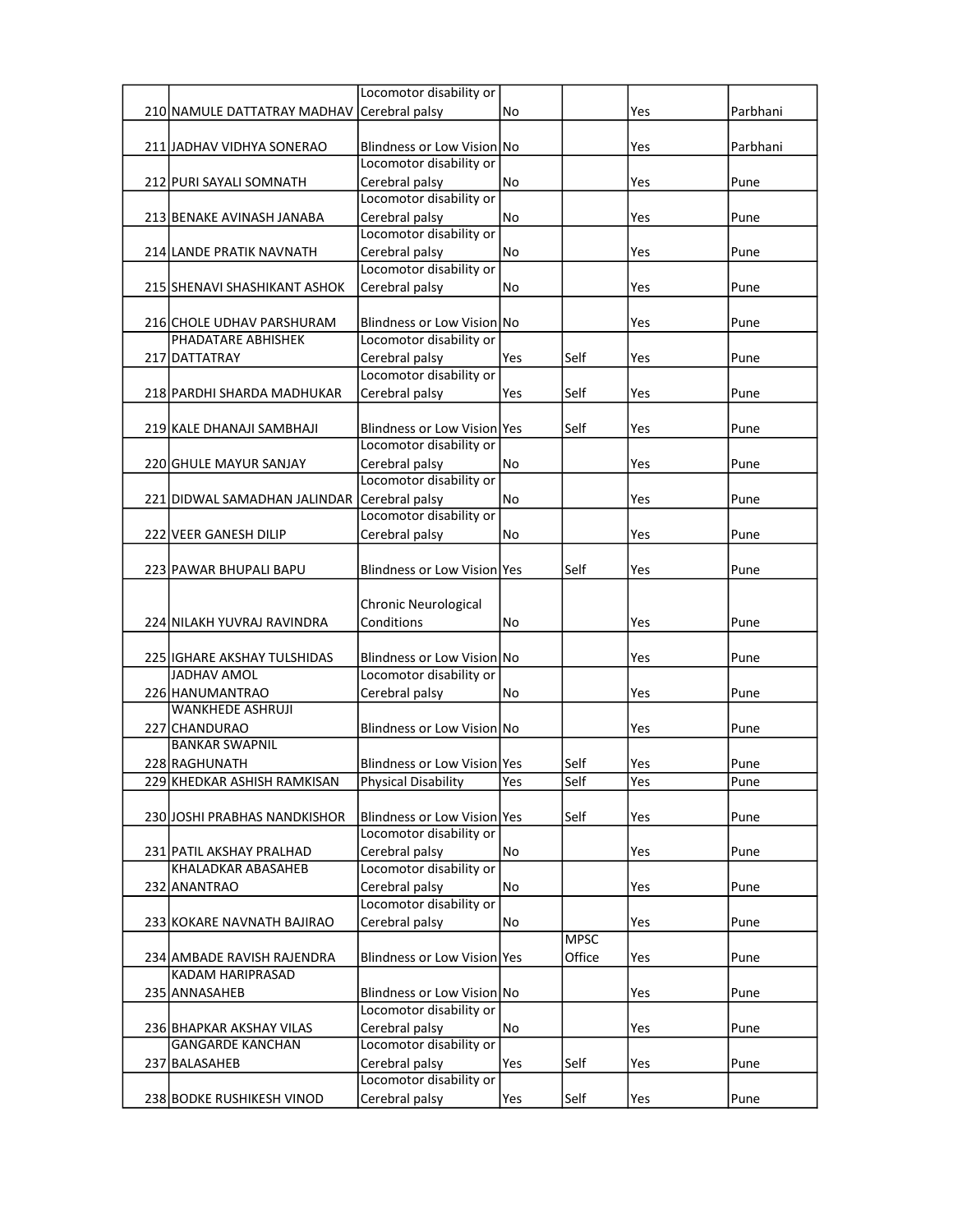|                                                  | Locomotor disability or                   |     |      |     |           |
|--------------------------------------------------|-------------------------------------------|-----|------|-----|-----------|
| 239 KHOT PUSHPARAJ NANASAHEB                     | Cerebral palsy                            | No  |      | Yes | Pune      |
|                                                  | Locomotor disability or                   |     |      |     |           |
| 240 PATIL SAMRUDDHI PRAKASH                      | Cerebral palsy                            | Yes | Self | Yes | Pune      |
|                                                  | Locomotor disability or                   |     |      |     |           |
| 241 CHAVAN PRAKASH LALU                          | Cerebral palsy                            | No  |      | Yes | Pune      |
|                                                  |                                           |     |      |     |           |
| 242 Kharate Viraj Ramnath                        | Blindness or Low Vision No                |     |      | Yes | Pune      |
|                                                  | Locomotor disability or                   |     |      |     |           |
| 243 KALE SOMNATH RAJENDRA                        | Cerebral palsy                            | No  |      | Yes | Pune      |
| 244 MAHAJAN RAMADAS VITTHAL                      | <b>Physical Disability</b>                | No  |      | Yes | Pune      |
|                                                  |                                           |     |      |     |           |
| 245 KAMBLE MAHADEV LAXMAN                        | Blindness or Low Vision Yes               |     | Self | Yes | Pune      |
|                                                  |                                           |     |      |     |           |
| 246 PATIL JAYDIP SARJERAO                        | Blindness or Low Vision No                |     |      | Yes | Pune      |
|                                                  | Locomotor disability or                   |     |      |     |           |
| 247 TARANGE VIJAY SURYAKANT<br>PIMPARWAR KAVITA  | Cerebral palsy<br>Locomotor disability or | No  |      | Yes | Pune      |
|                                                  |                                           |     |      |     |           |
| 248 PRAKASHRAO                                   | Cerebral palsy                            | No  |      | Yes | Pune      |
| 249 MANE MANOJ RAJENDRA                          | Blindness or Low Vision No                |     |      | Yes | Pune      |
|                                                  | Locomotor disability or                   |     |      |     |           |
| 250 TAKAWALE KETAN UMESH                         | Cerebral palsy<br>Locomotor disability or | No  |      | Yes | Pune      |
|                                                  |                                           |     |      |     |           |
| 251 KUTE ARUN GAJANAN<br><b>DHAKNE PANDURANG</b> | Cerebral palsy                            | No  |      | Yes | Pune      |
| 252 RAMNATH                                      | Blindness or Low Vision No                |     |      | Yes | Pune      |
|                                                  |                                           |     |      |     |           |
| 253 GAIKWAD AKSHAY SURESH                        | Blindness or Low Vision Yes               |     | Self | Yes | Pune      |
|                                                  | Locomotor disability or                   |     |      |     |           |
| 254 RANE PRAJAKTA POPAT                          | Cerebral palsy                            | No  |      | Yes | Pune      |
|                                                  |                                           |     |      |     |           |
| 255 PATIL AJAY SANJAY                            | Blindness or Low Vision Yes               |     | Self | Yes | Pune      |
| <b>SHINDE DATTATRAY</b>                          | Locomotor disability or                   |     |      |     |           |
| 256 YASHVANT                                     | Cerebral palsy                            | No  |      | Yes | Pune      |
|                                                  |                                           |     |      |     |           |
| 257 PAWAR VISHAL DATTATRAY                       | Blindness or Low Vision No                |     |      | Yes | Pune      |
|                                                  |                                           |     |      |     |           |
| 258 SHINDE AKSHAY                                | Blindness or Low Vision No                |     |      | Yes | Pune      |
| 259 GANESHRAO                                    | Cerebral palsy                            | No  |      | Yes | Pune      |
|                                                  | Locomotor disability or                   |     |      |     |           |
| 260 DAREKAR AKASHADA PRAKASH                     | Cerebral palsy                            | Yes | Self | Yes | Pune      |
| SAWANT SWARANJALI                                | Locomotor disability or                   |     |      |     |           |
| 261 HARIDAS                                      | Cerebral palsy                            | Yes | Self | Yes | Pune      |
|                                                  |                                           |     |      |     |           |
| 262 JADHAV SANTOSH GORAKH                        | Blindness or Low Vision Yes               |     | Self | Yes | Pune      |
| <b>CHAUDHARI AKSHAY</b>                          |                                           |     |      |     |           |
| 263 BIBHISHAN                                    | <b>Blindness</b>                          | Yes | Self | Yes | Pune      |
| PADWAL PRATHAMESH                                |                                           |     |      |     |           |
| 264 RAJESH                                       | Blindness or Low Vision Yes               |     | Self | Yes | Ratnagiri |
|                                                  | Locomotor disability or                   |     |      |     |           |
| 265 NARALE VAIJAYANTA VITHOBA                    | Cerebral palsy                            | No  |      | Yes | Sangli    |
| 266 SAVARDE PRANITA PRAKASH                      | Low vision                                | Yes | Self | Yes | Sangli    |
|                                                  | Locomotor disability or                   |     |      |     |           |
| 267 NALAVADE VIVEK DINKAR                        | Cerebral palsy                            | No  |      | Yes | Sangli    |
| 268 AKASH AVADHUT MANE                           | Physical Disability                       | No  |      | Yes | Sangli    |
| 269 SALGAR KAMALAKAR BAJIRAO                     | Blindness or Low Vision No                |     |      | Yes | Sangli    |
|                                                  |                                           |     |      |     |           |
| 270 JOTKAR DAYANAND SHIVAJI                      | Blindness or Low Vision No                |     |      | Yes | Sangli    |
|                                                  |                                           |     |      |     |           |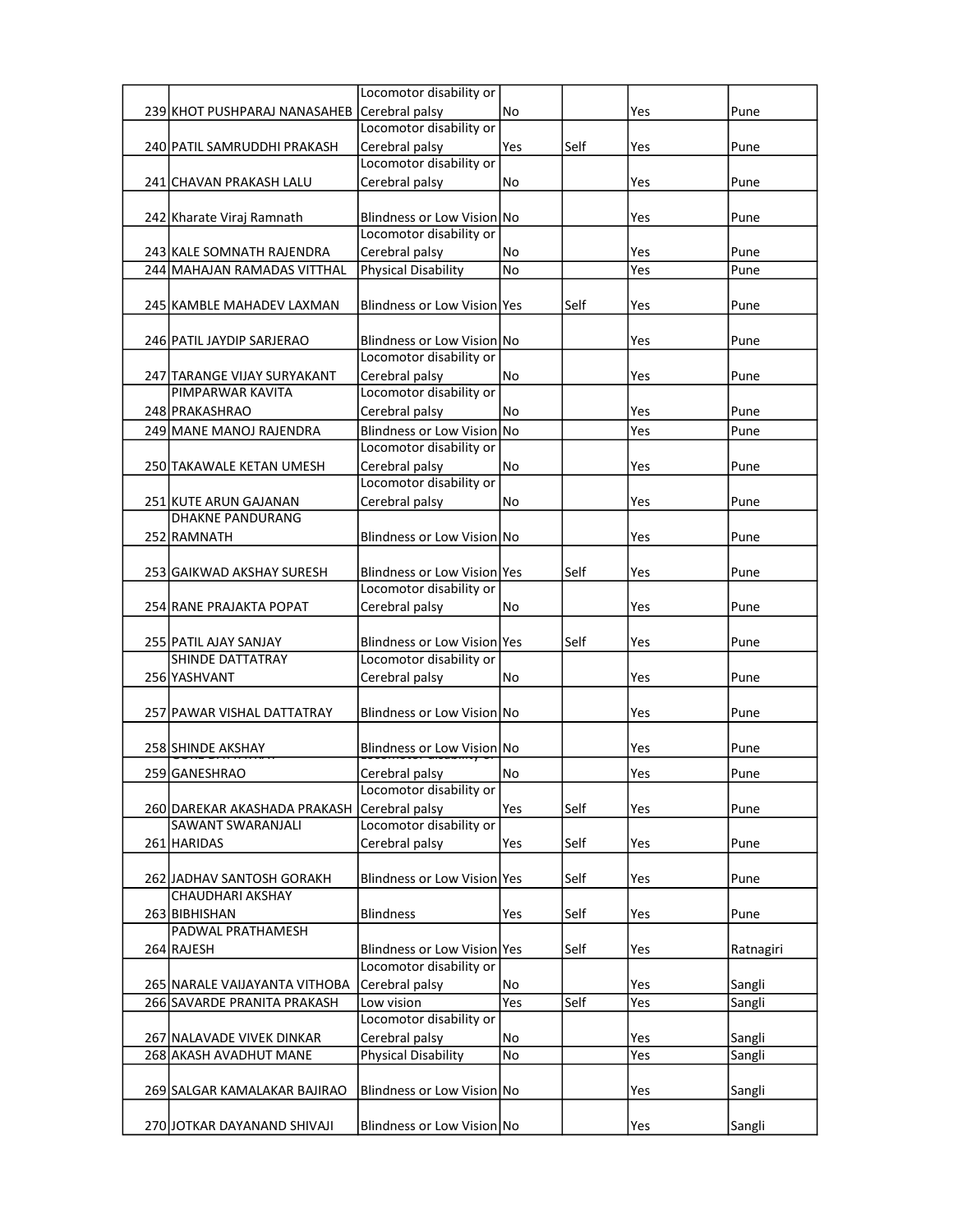|                               | Locomotor disability or     |     |             |     |        |
|-------------------------------|-----------------------------|-----|-------------|-----|--------|
| 271 DEEPAK ARVIND PATIL       | Cerebral palsy              | No  |             | Yes | Sangli |
|                               | Locomotor disability or     |     |             |     |        |
| 272 KAMBLE PRIYANKA UMAKANT   | Cerebral palsy              | No  |             | Yes | Sangli |
|                               |                             |     |             |     |        |
| 273 DHANAVADE AMIT APPAJI     | Blindness or Low Vision No  |     |             | Yes | Sangli |
| PATIL SHUBHAM                 |                             |     |             |     |        |
| 274 SHATRUGHNA                | Blindness or Low Vision No  |     |             | Yes | Sangli |
|                               | Locomotor disability or     |     |             |     |        |
| 275 SALUNKHE RANJIT SAMBHAJI  | Cerebral palsv              | No  |             | Yes | Sangli |
| <b>MAHAJAN APPASAHEB</b>      |                             |     |             |     |        |
| 276 SIDDHAPPA                 | Blindness or Low Vision No  |     |             | Yes | Sangli |
|                               | Locomotor disability or     |     |             |     |        |
| 277 PAWAR SUPRIYA VITTHAL     | Cerebral palsy              | Yes | Self        | Yes | Sangli |
| <b>KAMBLE TEJASHRI</b>        | Locomotor disability or     |     |             |     |        |
| 278 HARICHANDRA               | Cerebral palsy              | No  |             | Yes | Sangli |
| <b>MANDAVE DHANASHRI</b>      | Locomotor disability or     |     |             |     |        |
| 279 VASANT                    | Cerebral palsy              | No  |             | Yes | Sangli |
|                               | Locomotor disability or     |     |             |     |        |
| 280 KAMBLE ANURADHA HARISH    | Cerebral palsy              | No  |             | Yes | Sangli |
|                               | Locomotor disability or     |     |             |     |        |
| 281 SARTAPE PALLAVI TANAJI    | Cerebral palsy              | No  |             | Yes | Sangli |
|                               | Locomotor disability or     |     |             |     |        |
| 282 LOHAR DIPALEE DILIP       | Cerebral palsy              | No  |             | Yes | Sangli |
|                               |                             |     |             |     |        |
| 283 PAWAR HARISH SHANKAR      | Blindness or Low Vision Yes |     | Self        | Yes | Sangli |
| <b>KAVATHEKAR ASHISH</b>      |                             |     | <b>MPSC</b> |     |        |
| 284 SUBHASH                   | Blindness or Low Vision Yes |     | Office      | Yes | Sangli |
|                               | Locomotor disability or     |     |             |     |        |
|                               |                             |     |             |     |        |
| 285 AUTADE VISHVAJEET SHANKAR | Cerebral palsy              | No  |             | Yes | Sangli |
| 286 MARJE KIRAN SHRIDHAR      | Low vision                  | Yes | Self        | Yes | Sangli |
|                               | Locomotor disability or     |     |             |     |        |
| 287 UPADHYE SUJATA SURENDRA   | Cerebral palsy              | No  |             | Yes | Sangli |
|                               |                             |     |             |     |        |
| 288 SHINDE SUJEET RAMAKANT    | Blindness or Low Vision Yes |     | Self        | Yes | Satara |
| YADAV RAVINDRA                | Locomotor disability or     |     |             |     |        |
| 289 DHONDIRAM                 | Cerebral palsy              | Yes | Self        | Yes | Satara |
|                               | Locomotor disability or     |     |             |     |        |
| 290 MULLA KARISHMA SHAKIL     | Cerebral palsy              | No  |             | Yes | Satara |
|                               | Locomotor disability or     |     |             |     |        |
| 291 DAGADE AKSHAY HEMANT      | Cerebral palsy              | No  |             | Yes | Satara |
|                               |                             |     |             |     |        |
| 292 BORDE SATISH RAMESH       | Blindness or Low Vision Yes |     | Self        | Yes | Satara |
| 293 SHENDE RASIKA RAJENDRA    | Low vision                  | Yes | Self        | Yes | Satara |
|                               |                             |     |             |     |        |
| 294 JADHAV PRIYANKA AVINASH   | Blindness or Low Vision Yes |     | Self        | Yes | Satara |
|                               |                             |     |             |     |        |
| 295 SHEDGE NIKHIL PRABHAKAR   | Blindness or Low Vision Yes |     | Self        | Yes | Satara |
|                               |                             |     |             |     |        |
| 296 RAUT KRISHNA NAMDEV       | Blindness or Low Vision No  |     |             | Yes | Satara |
| <b>MADANE DNYANOBA</b>        | Locomotor disability or     |     |             |     |        |
| 297 PANDURANG                 | Cerebral palsy              | Yes | Self        | Yes | Satara |
|                               | Locomotor disability or     |     |             |     |        |
| 298 MORE BIPIN BABANRAO       | Cerebral palsy              | No  |             | Yes | Satara |
| SONAVANAE GANESH              | Locomotor disability or     |     |             |     |        |
| 299 TUKARAM                   | Cerebral palsy              | No  |             | Yes | Satara |
| 300 BELHEKAR YASHWANT SANJAY  | <b>Blindness</b>            | No  |             | Yes | Satara |